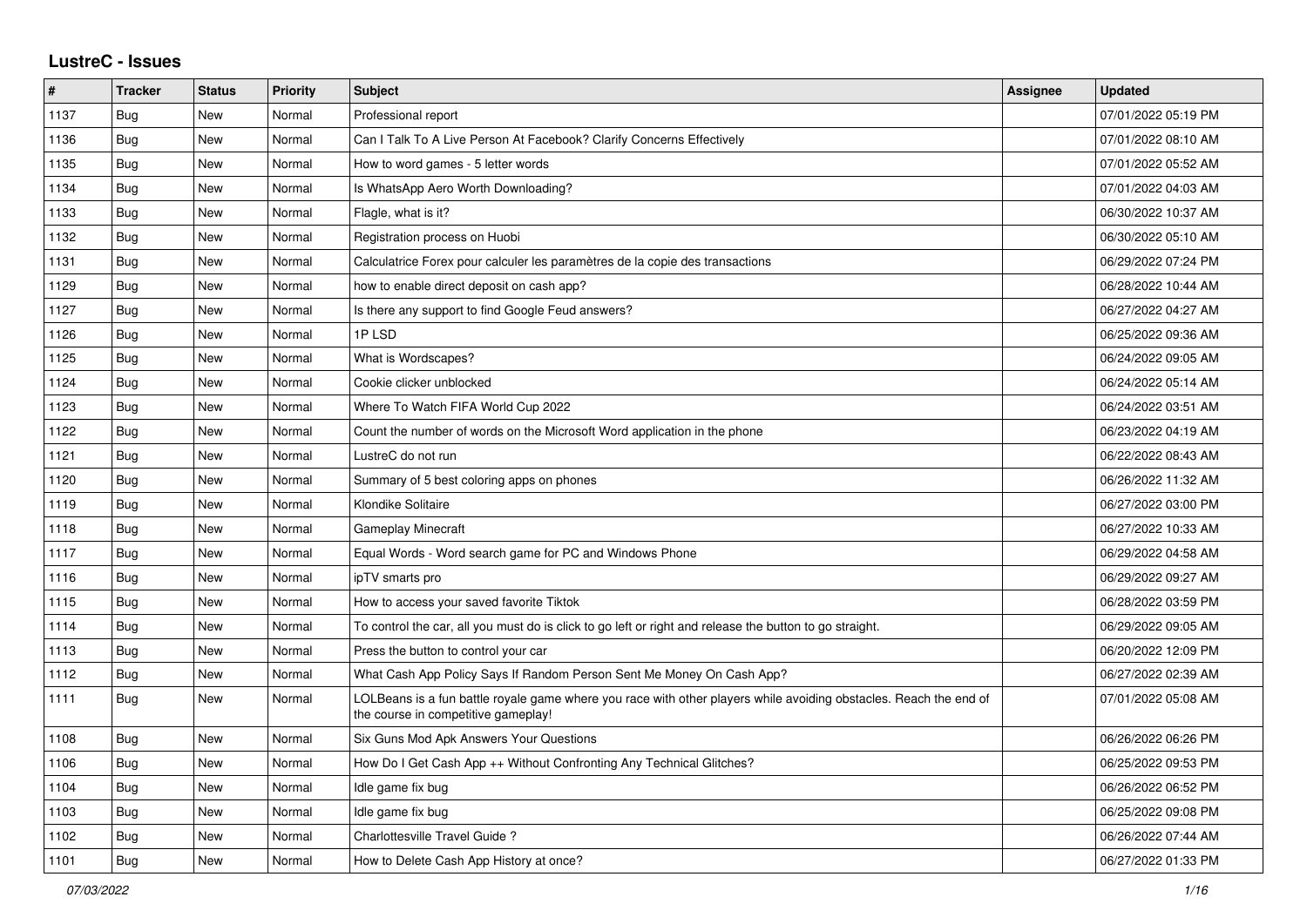| $\vert$ # | <b>Tracker</b> | <b>Status</b> | Priority | Subject                                                     | <b>Assignee</b> | <b>Updated</b>      |
|-----------|----------------|---------------|----------|-------------------------------------------------------------|-----------------|---------------------|
| 1098      | <b>Bug</b>     | New           | Normal   | Life of a Fisherman                                         |                 | 06/26/2022 05:16 PM |
| 1097      | <b>Bug</b>     | New           | Normal   | Race and experience new life.                               |                 | 06/26/2022 04:22 PM |
| 1096      | <b>Bug</b>     | New           | Normal   | Race and experience new life.                               |                 | 06/26/2022 06:07 PM |
| 1094      | <b>Bug</b>     | New           | Normal   | What time does direct deposit hit Cash App?                 |                 | 06/14/2022 03:27 PM |
| 1092      | <b>Bug</b>     | <b>New</b>    | Normal   | Ellison Estate Vineyard                                     |                 | 06/20/2022 12:03 PM |
| 1091      | <b>Bug</b>     | New           | Normal   | Find family fun indoors and outdoors in the Jungfrau Region |                 | 06/14/2022 09:33 AM |
| 1090      | Bug            | New           | Normal   | Pay Someone To Do My Assignment                             |                 | 06/11/2022 03:15 PM |
| 1089      | <b>Bug</b>     | New           | Normal   | Pay Someone To Do My Assignment                             |                 | 06/15/2022 04:44 AM |
| 1087      | <b>Bug</b>     | New           | Normal   | How do new writers start out?                               |                 | 06/29/2022 10:43 AM |
| 1084      | Bug            | New           | Normal   | <b>Trippie Redd</b>                                         |                 | 06/11/2022 09:05 AM |
| 1083      | <b>Bug</b>     | New           | Normal   | coin base review                                            |                 | 06/11/2022 09:13 AM |
| 1082      | <b>Bug</b>     | New           | Normal   | Reset chime bank password without phone number              |                 | 06/15/2022 11:56 AM |
| 1080      | Bug            | New           | Normal   | How to use Math Wallet   Nexo wallet   CoinTiger Exchange   |                 | 06/15/2022 11:56 AM |
| 1079      | <b>Bug</b>     | New           | Normal   | How to get cheap psychology assignment?                     |                 | 06/15/2022 06:00 AM |
| 1078      | <b>Bug</b>     | New           | Normal   | What Bank Is Cash App On Plaid? Find Clarity And Assistance |                 | 06/15/2022 11:56 AM |
| 1077      | <b>Bug</b>     | New           | Normal   | Les excellentes façons d'utiliser ces images                |                 | 07/02/2022 03:37 AM |
| 1076      | <b>Bug</b>     | New           | Normal   | DedicatedHosting4u                                          |                 | 06/11/2022 09:15 AM |
| 1073      | <b>Bug</b>     | New           | Normal   | Cricut Design Space                                         |                 | 07/01/2022 06:20 AM |
| 1072      | <b>Bug</b>     | New           | Normal   | ij.start canon                                              |                 | 06/21/2022 06:56 PM |
| 1071      | <b>Bug</b>     | New           | Normal   | Cinema HD Review - Cinemahdv2.net                           |                 | 06/21/2022 06:54 PM |
| 1069      | <b>Bug</b>     | New           | Normal   | how to get cash app support phone number 24*7 available     |                 | 06/29/2022 05:37 PM |
| 1068      | <b>Bug</b>     | New           | Normal   | 123.hp.com/laserjet                                         |                 | 05/31/2022 12:22 PM |
| 1067      | Bug            | <b>New</b>    | Normal   | Cricut.com/setup                                            |                 | 05/31/2022 12:19 PM |
| 1065      | Bug            | New           | Normal   | The top foreign language training game in 2022              |                 | 06/07/2022 04:05 AM |
| 1063      | <b>Bug</b>     | New           | Normal   | 123.hp.com/laserjet                                         |                 | 05/28/2022 12:27 PM |
| 1062      | <b>Bug</b>     | New           | Normal   | Cricut.com/setup                                            |                 | 05/28/2022 12:26 PM |
| 1061      | <b>Bug</b>     | New           | Normal   | Cricut.com/setup                                            |                 | 05/28/2022 12:24 PM |
| 1060      | <b>Bug</b>     | New           | Normal   | How to Use Panda Helper to Speed Up Your iOS                |                 | 05/28/2022 09:12 AM |
| 1059      | <b>Bug</b>     | New           | Normal   | 123.hp.com/laserjet                                         |                 | 05/28/2022 08:29 AM |
| 1058      | <b>Bug</b>     | New           | Normal   | Cricut.com/setup                                            |                 | 05/28/2022 08:28 AM |
| 1057      | Bug            | New           | Normal   | <b>CCPlay Education Edition APK</b>                         |                 | 06/07/2022 04:07 AM |
| 1053      | <b>Bug</b>     | New           | Normal   | Game Geometry Dash                                          |                 | 05/26/2022 11:30 AM |
| 1052      | <b>Bug</b>     | New           | Normal   | Build Now GG is a new battle royale game.                   |                 | 05/26/2022 04:24 AM |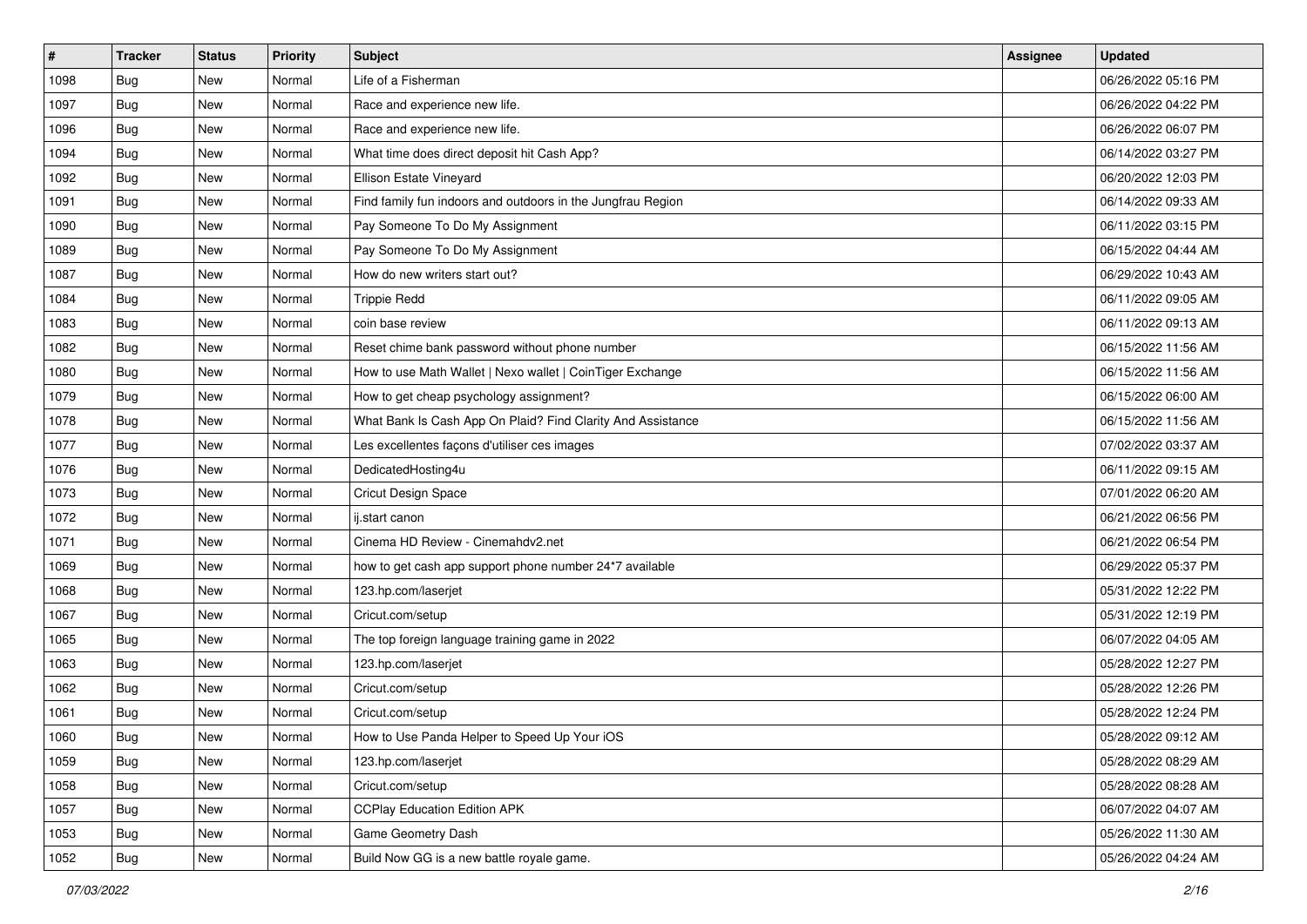| $\sharp$ | <b>Tracker</b> | <b>Status</b> | <b>Priority</b> | <b>Subject</b>                                                             | <b>Assignee</b> | <b>Updated</b>      |
|----------|----------------|---------------|-----------------|----------------------------------------------------------------------------|-----------------|---------------------|
| 1051     | <b>Bug</b>     | New           | Normal          | Dental Supplies USA                                                        |                 | 06/11/2022 09:20 PM |
| 1048     | Bug            | New           | Normal          | So zeigen Sie ein Instagram-Profilbild an und vergrößern es                |                 | 05/25/2022 06:56 AM |
| 1046     | Bug            | New           | Normal          | 123.hp.com/laserjet                                                        |                 | 05/24/2022 10:46 AM |
| 1045     | <b>Bug</b>     | New           | Normal          | Cricut.com/setup                                                           |                 | 05/24/2022 10:45 AM |
| 1044     | Bug            | New           | Normal          | Can I Disapprove If Random Person Sent Me Money On Cash App?               |                 | 05/26/2022 03:51 PM |
| 1043     | <b>Bug</b>     | New           | Normal          | What Is The Right Way To Troubleshoot Cash App Transfer Failed Problems?   |                 | 05/25/2022 01:16 PM |
| 1042     | <b>Bug</b>     | New           | Normal          | How to set up direct deposit on cash app?                                  |                 | 05/25/2022 01:17 PM |
| 1041     | <b>Bug</b>     | <b>New</b>    | Normal          | Count words in Word on the computer                                        |                 | 05/27/2022 02:16 PM |
| 1040     | Bug            | New           | Normal          | thabet                                                                     |                 | 05/19/2022 08:05 PM |
| 1039     | Bug            | New           | Normal          | How to Get Tickmill Bonuses for Free                                       |                 | 05/26/2022 05:43 PM |
| 1036     | <b>Bug</b>     | New           | Normal          | <b>VPS Material</b>                                                        |                 | 05/18/2022 09:34 PM |
| 1034     | <b>Bug</b>     | New           | Normal          | Download Teaching Feeling For Android                                      |                 | 05/20/2022 09:25 AM |
| 1033     | Bug            | <b>New</b>    | Normal          | The best slope 2 online games to play right now                            |                 | 05/17/2022 10:55 AM |
| 1032     | <b>Bug</b>     | New           | Normal          | How To Play The Wordle Game                                                |                 | 05/17/2022 10:37 AM |
| 1031     | <b>Bug</b>     | New           | Normal          | <b>IAFT Traders Union</b>                                                  |                 | 05/16/2022 03:14 PM |
| 1030     | <b>Bug</b>     | New           | Normal          | <b>IAFT Traders Union</b>                                                  |                 | 05/16/2022 03:13 PM |
| 1029     | <b>Bug</b>     | New           | Normal          | 5 Reasons Why People Love Coloring Pages?                                  |                 | 05/16/2022 11:53 AM |
| 1028     | Bug            | New           | Normal          | The Best Free Online Game to Play with Friends                             |                 | 05/16/2022 05:00 AM |
| 1027     | <b>Bug</b>     | New           | Normal          | Word hurdle: Viral and Fun Online Game                                     |                 | 06/25/2022 06:13 PM |
| 1026     | Bug            | New           | Normal          | New Puzzle Game for All Age - Dordle                                       |                 | 06/25/2022 06:17 PM |
| 1025     | <b>Bug</b>     | New           | Normal          | how to change the logo in wordpress                                        |                 | 06/25/2022 06:20 PM |
| 1024     | Bug            | New           | Normal          | How to choose the right broker                                             |                 | 06/25/2022 06:23 PM |
| 1023     | Bug            | New           | Normal          | Questions That Are Typically Asked About Trap The Cat                      |                 | 05/14/2022 03:51 AM |
| 1022     | <b>Bug</b>     | New           | Normal          | 123.hp.com/laserjet                                                        |                 | 05/13/2022 01:25 PM |
| 1021     | <b>Bug</b>     | New           | Normal          | Cricut.com/setup                                                           |                 | 05/26/2022 12:21 AM |
| 1020     | Bug            | New           | Normal          | Cricut.com/setup                                                           |                 | 05/13/2022 11:14 AM |
| 1019     | <b>Bug</b>     | New           | Normal          | Cricut.com/setup                                                           |                 | 05/13/2022 11:13 AM |
| 1018     | <b>Bug</b>     | New           | Normal          | So erhalten Sie ein kostenloses Hörbuch                                    |                 | 07/02/2022 09:21 PM |
| 1016     | Bug            | New           | Normal          | Klondike Solitaire                                                         |                 | 05/12/2022 09:03 AM |
| 1015     | <b>Bug</b>     | New           | Normal          | Is it possible to send books for free?                                     |                 | 05/11/2022 04:05 PM |
| 1014     | Bug            | New           | Normal          | how to get chime routing and account number ? chime routing number florida |                 | 05/11/2022 12:42 PM |
| 1013     | <b>Bug</b>     | New           | Normal          | ij.start canon                                                             |                 | 05/11/2022 11:31 AM |
| 1012     | <b>Bug</b>     | New           | Normal          | Cricut.com/setup                                                           |                 | 05/11/2022 11:30 AM |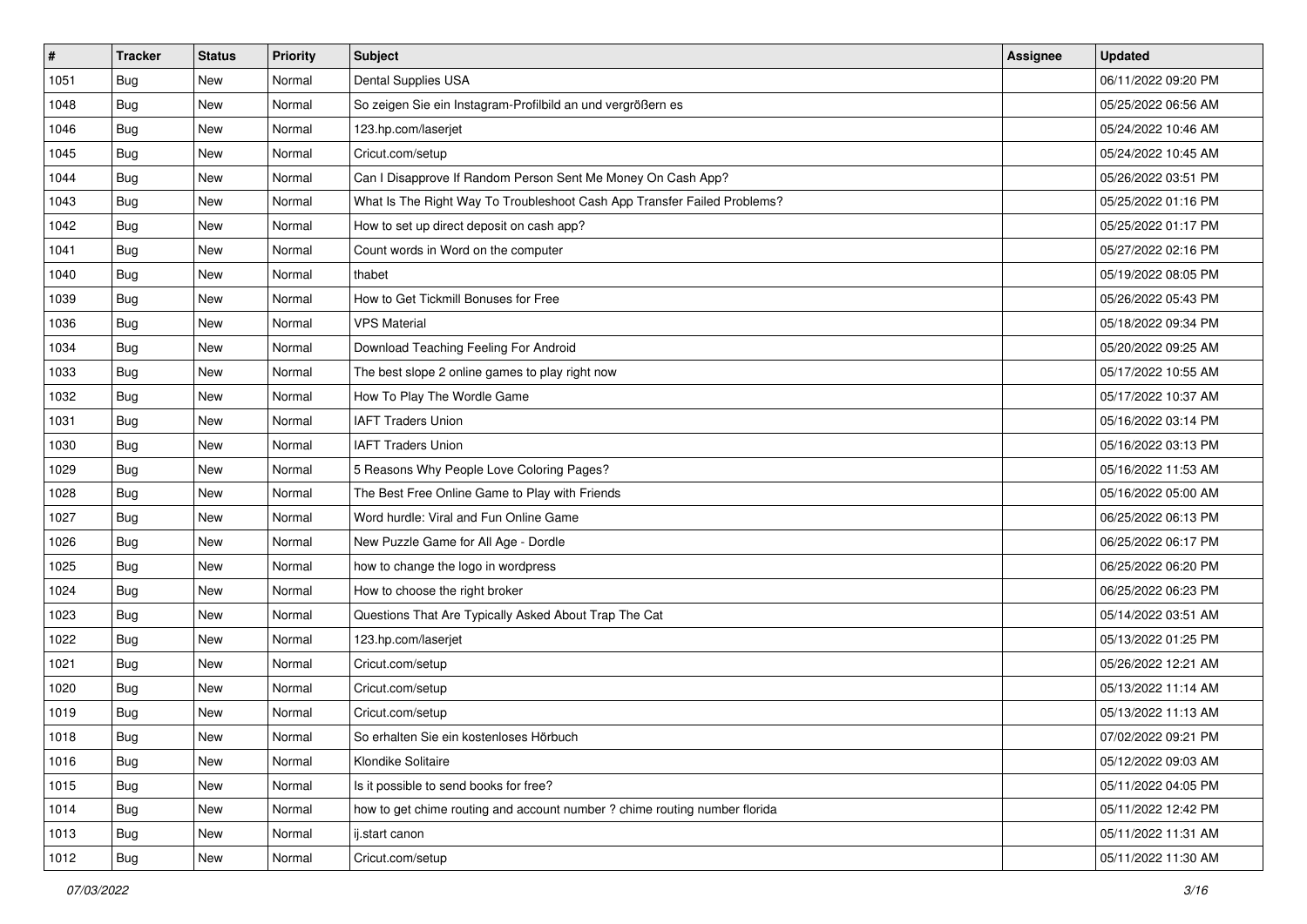| $\sharp$ | <b>Tracker</b> | <b>Status</b> | Priority | <b>Subject</b>                                                    | <b>Assignee</b> | <b>Updated</b>      |
|----------|----------------|---------------|----------|-------------------------------------------------------------------|-----------------|---------------------|
| 1011     | <b>Bug</b>     | New           | Normal   | Summary of 10 best coloring apps on phones                        |                 | 05/11/2022 10:58 AM |
| 1009     | Bug            | New           | Normal   | How to change routing number on Cash App?                         |                 | 05/11/2022 07:13 AM |
| 1008     | Bug            | New           | Normal   | Who was the first black woman to anchor a newscast?               |                 | 05/10/2022 03:13 PM |
| 1007     | <b>Bug</b>     | <b>New</b>    | Normal   | "ij.start canon                                                   |                 | 05/18/2022 10:40 AM |
| 1006     | Bug            | New           | Normal   | Cricut.com/setup                                                  |                 | 05/10/2022 01:22 PM |
| 1004     | <b>Bug</b>     | <b>New</b>    | Normal   | you get to pinch and drag a man with a very flexible face         |                 | 05/10/2022 10:59 AM |
| 1002     | <b>Bug</b>     | New           | Normal   | <b>Chemistry Assignment Help</b>                                  |                 | 06/04/2022 09:58 AM |
| 1001     | <b>Bug</b>     | New           | Normal   | Venmo Keep Saying Error?                                          |                 | 06/27/2022 02:20 AM |
| 999      | Bug            | New           | Normal   | Is there a way to find Google Feud answers?                       |                 | 06/28/2022 01:27 AM |
| 998      | Bug            | New           | Normal   | Is It Hard to Solve Wordle An                                     |                 | 06/27/2022 12:24 AM |
| 997      | <b>Bug</b>     | New           | Normal   | 123.hp.com/laserjet                                               |                 | 06/28/2022 09:48 AM |
| 996      | <b>Bug</b>     | New           | Normal   | Cricut.com/setup                                                  |                 | 06/27/2022 07:12 AM |
| 993      | Bug            | New           | Normal   | IO Games Free Online                                              |                 | 06/26/2022 09:41 AM |
| 992      | <b>Bug</b>     | New           | Normal   | So vergrößern Sie Ihr Instagram-Profilbild                        |                 | 06/26/2022 11:29 PM |
| 991      | <b>Bug</b>     | <b>New</b>    | Normal   | <b>MDMA MOLLY</b>                                                 |                 | 05/03/2022 12:03 AM |
| 990      | Bug            | New           | Normal   | Mushrooms                                                         |                 | 06/26/2022 05:41 AM |
| 989      | <b>Bug</b>     | <b>New</b>    | Normal   | Barewoods Wax Cigar                                               |                 | 06/26/2022 09:19 AM |
| 988      | Bug            | New           | Normal   | <b>Medicinal Mushrooms</b>                                        |                 | 06/27/2022 09:33 AM |
| 987      | <b>Bug</b>     | New           | Normal   | <b>Medicinal Mushrooms</b>                                        |                 | 06/27/2022 07:13 PM |
| 985      | Bug            | New           | Normal   | Find out the vitality of Facebook Phone Number:                   |                 | 06/27/2022 05:39 AM |
| 984      | <b>Bug</b>     | New           | Normal   | How to disable, permanently delete Twitter account on phone, PC   |                 | 06/26/2022 08:28 AM |
| 983      | Bug            | New           | Normal   | Finding issue in tekken 3 game?                                   |                 | 06/28/2022 03:26 AM |
| 982      | Bug            | New           | Normal   | Five sites that let you download free scenarios for your iPhone   |                 | 05/07/2022 09:34 PM |
| 981      | <b>Bug</b>     | New           | Normal   | VidMate Mod APK                                                   |                 | 06/28/2022 11:24 AM |
| 980      | Bug            | New           | Normal   | Free Gas Cards for the Unemployed                                 |                 | 06/28/2022 02:54 PM |
| 979      | Bug            | New           | Normal   | Free Gas Cards for the Unemployed                                 |                 | 06/25/2022 09:02 PM |
| 978      | <b>Bug</b>     | New           | Normal   | Delamore Lodge is a place to stay.                                |                 | 06/27/2022 04:57 AM |
| 977      | <b>Bug</b>     | New           | Normal   | Fans of the Old Country will like this book.                      |                 | 06/26/2022 05:54 AM |
| 975      | <b>Bug</b>     | New           | Normal   | Payback 2 Mod APK                                                 |                 | 05/05/2022 10:56 AM |
| 974      | <b>Bug</b>     | New           | Normal   | Watch NCAA Football Live Streaming Free                           |                 | 06/26/2022 05:33 PM |
| 972      | <b>Bug</b>     | New           | Normal   | How To Borrow Money From The Cash App? Get To Know About The Same |                 | 04/25/2022 07:30 AM |
| 971      | <b>Bug</b>     | New           | Normal   | How Do I Check Balance On Cash App Card With Optimum Ease?        |                 | 06/27/2022 08:16 PM |
| 970      | <b>Bug</b>     | New           | Normal   | The Amount Of Time Does Cash App Direct Deposit Time Take?        |                 | 06/26/2022 07:32 PM |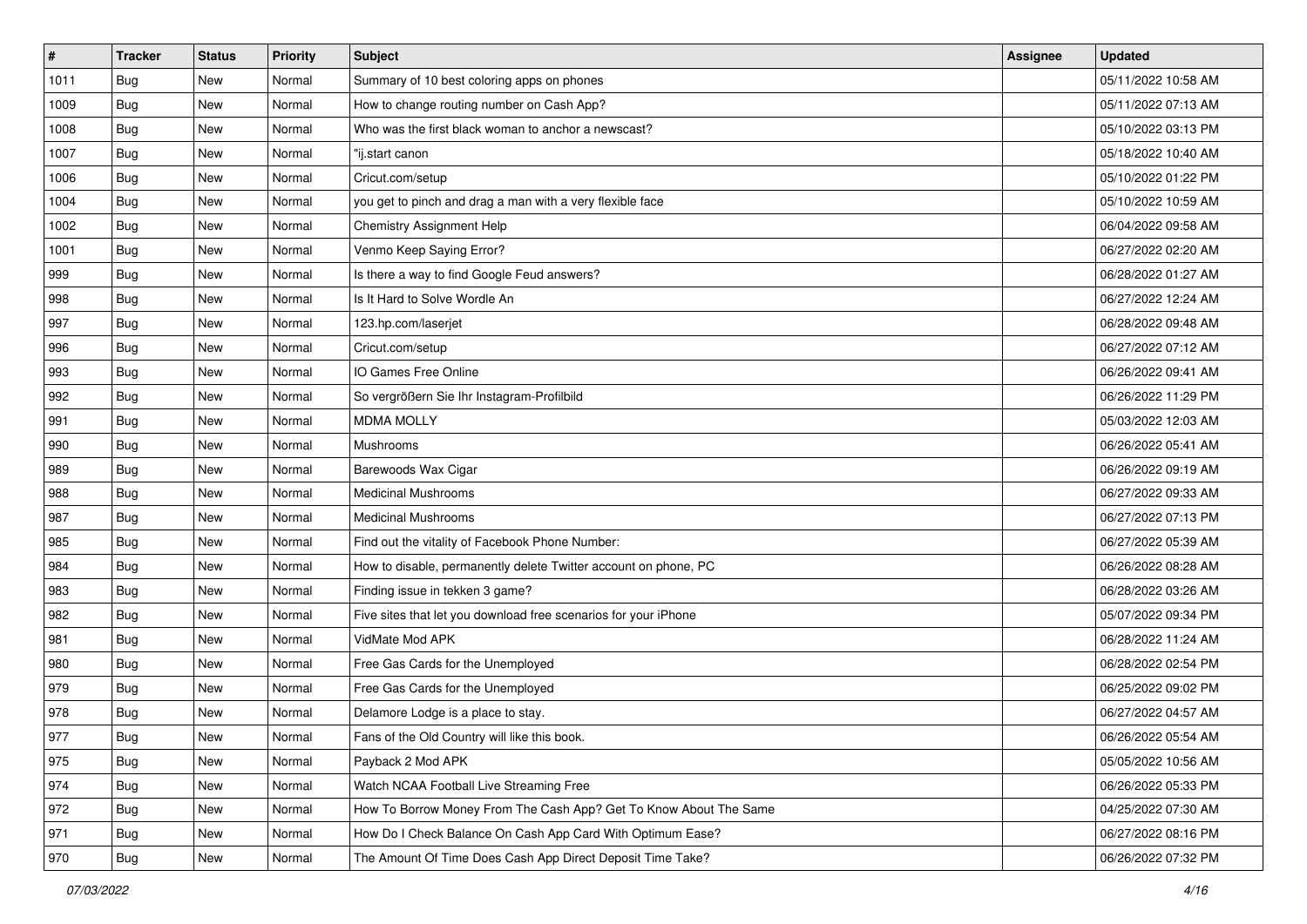| $\sharp$ | <b>Tracker</b> | <b>Status</b> | <b>Priority</b> | Subject                                                                                | Assignee | <b>Updated</b>      |
|----------|----------------|---------------|-----------------|----------------------------------------------------------------------------------------|----------|---------------------|
| 969      | <b>Bug</b>     | New           | Normal          | Watch NCAA Football Live Match Free                                                    |          | 06/28/2022 01:31 PM |
| 966      | Bug            | New           | Normal          | How to Download the Filmes                                                             |          | 06/27/2022 03:25 AM |
| 965      | Bug            | New           | Normal          | Go with cash app customer service to know where I can load my cash app card            |          | 06/28/2022 04:30 AM |
| 964      | <b>Bug</b>     | <b>New</b>    | Normal          | Can I Fix Cash App Transfer Failed Issues By Adding Sufficient Funds?                  |          | 06/26/2022 07:21 AM |
| 962      | Bug            | New           | Normal          | Kostenlose Hörbücher                                                                   |          | 06/26/2022 10:45 PM |
| 961      | <b>Bug</b>     | New           | Normal          | TeaTv is an Android                                                                    |          | 06/26/2022 02:02 PM |
| 959      | Bug            | New           | Normal          | Get connected with cash app team-How to get money off cash app at walmart without card |          | 06/27/2022 08:52 AM |
| 958      | <b>Bug</b>     | New           | Normal          | Avail Cash app support service to know Sutton bank cash app number                     |          | 06/26/2022 08:46 AM |
| 957      | Bug            | New           | Normal          | From Where I Can Get Cheap Writing Services?                                           |          | 04/20/2022 05:06 AM |
| 956      | Bug            | New           | Normal          | FNF Free Mods Online                                                                   |          | 06/25/2022 09:59 PM |
| 954      | Bug            | New           | Normal          | AZ Screen Recorder Mod                                                                 |          | 06/25/2022 11:24 PM |
| 953      | Bug            | New           | Normal          | Manga Dogs - Read Your Favorite Comics on Your Smartphone                              |          | 06/27/2022 03:53 PM |
| 952      | Bug            | New           | Normal          | Canon IJ Network Tool                                                                  |          | 06/26/2022 10:35 AM |
| 951      | <b>Bug</b>     | New           | Normal          | Canon.com/ijsetup                                                                      |          | 06/27/2022 07:56 PM |
| 950      | <b>Bug</b>     | <b>New</b>    | Normal          | ij.start canon                                                                         |          | 06/26/2022 04:35 AM |
| 949      | Bug            | New           | Normal          | <b>Educational Games</b>                                                               |          | 06/15/2022 09:11 PM |
| 948      | <b>Bug</b>     | New           | Normal          | Canon IJ Network Tool                                                                  |          | 06/27/2022 09:30 PM |
| 947      | Bug            | New           | Normal          | is Disney Now and Disney Plus different?                                               |          | 04/14/2022 09:53 AM |
| 946      | Bug            | New           | Normal          | What is Plex and Is Plex Legal?                                                        |          | 06/26/2022 05:23 AM |
| 945      | Bug            | New           | Normal          | TikTok 18 Mod Apk For Your Android                                                     |          | 04/13/2022 09:32 AM |
| 943      | <b>Bug</b>     | New           | Normal          | ij.start canon                                                                         |          | 04/13/2022 08:52 AM |
| 942      | Bug            | New           | Normal          | Canon IJ Network Tool                                                                  |          | 04/13/2022 08:45 AM |
| 941      | Bug            | New           | Normal          | is Disney Now and Disney Plus different?                                               |          | 06/26/2022 12:10 PM |
| 940      | <b>Bug</b>     | New           | Normal          | What is Plex and Is Plex Legal?                                                        |          | 06/26/2022 04:50 PM |
| 935      | Bug            | New           | Normal          | MovieBox Pro Apk - Watch Movies and TV Shows on Your Android Phone                     |          | 06/26/2022 04:11 AM |
| 934      | <b>Bug</b>     | New           | Normal          | MovieBox Pro Apk - Watch Movies and TV Shows on Your Android Phone                     |          | 05/10/2022 11:01 AM |
| 933      | <b>Bug</b>     | New           | Normal          | How Can I Watch Movies on My Mobile Phone                                              |          | 06/24/2022 12:55 AM |
| 932      | Bug            | New           | Normal          | The best epic, long-playing PC games will consume days of your life.                   |          | 05/15/2022 07:44 PM |
| 930      | Bug            | New           | Normal          | The best free games online                                                             |          | 04/12/2022 09:05 AM |
| 929      | Bug            | New           | Normal          | Canon IJ Network Tool                                                                  |          | 04/12/2022 08:32 AM |
| 928      | <b>Bug</b>     | New           | Normal          | How Does Sutton Bank Cash App Customer Service Help In Answering Your Questions?       |          | 04/12/2022 11:36 AM |
| 926      | Bug            | New           | Normal          | tavor 7                                                                                |          | 06/22/2022 05:08 PM |
| 925      | <b>Bug</b>     | New           | Normal          | tavor 7                                                                                |          | 06/15/2022 03:45 AM |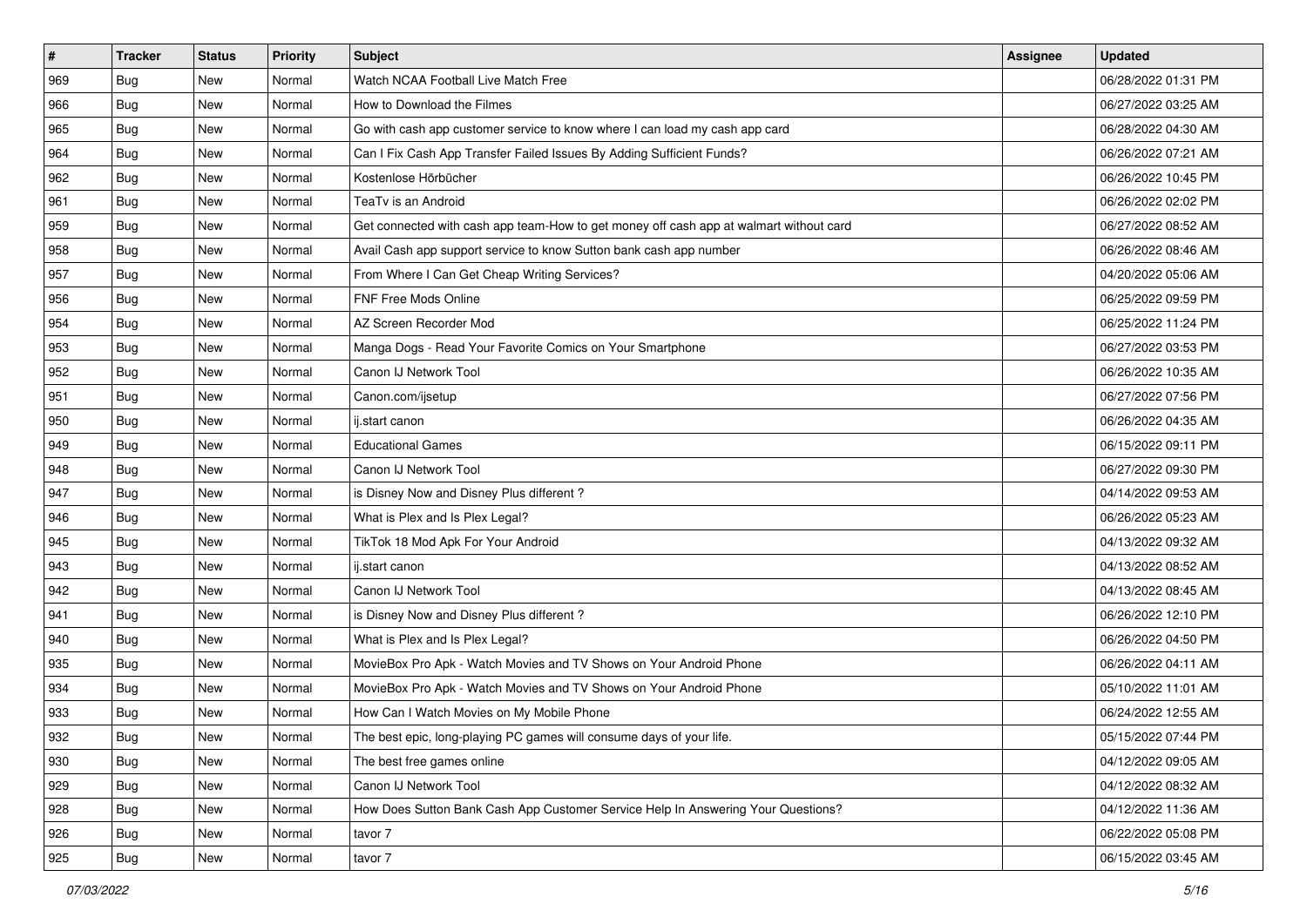| $\sharp$ | <b>Tracker</b> | <b>Status</b> | Priority | <b>Subject</b>                                                              | <b>Assignee</b> | <b>Updated</b>      |
|----------|----------------|---------------|----------|-----------------------------------------------------------------------------|-----------------|---------------------|
| 924      | <b>Bug</b>     | New           | Normal   | buy tec 9                                                                   |                 | 04/11/2022 02:54 PM |
| 923      | <b>Bug</b>     | New           | Normal   | frenchies for sale                                                          |                 | 04/11/2022 02:35 PM |
| 922      | Bug            | New           | Normal   | Why Is The Need For Assignment Writing Services?                            |                 | 07/03/2022 03:33 PM |
| 921      | <b>Bug</b>     | <b>New</b>    | Normal   | Canon IJ Network Tool                                                       |                 | 04/11/2022 09:00 AM |
| 920      | Bug            | New           | Normal   | Where I Can Get Essay Writing Services?                                     |                 | 04/11/2022 08:35 AM |
| 918      | <b>Bug</b>     | New           | Normal   | Antivirus for IOS                                                           |                 | 06/16/2022 10:36 PM |
| 917      | <b>Bug</b>     | New           | Normal   | Random Person Sent Me Money on Cash App-find solution?                      |                 | 04/09/2022 12:32 PM |
| 916      | <b>Bug</b>     | New           | Normal   | How long does it take to write a book?                                      |                 | 04/07/2022 12:15 PM |
| 915      | Bug            | New           | Normal   | Finance dissertation writing                                                |                 | 04/07/2022 09:22 AM |
| 914      | Bug            | New           | Normal   | Wordle: how to play fashion games for free?                                 |                 | 04/07/2022 08:30 AM |
| 913      | <b>Bug</b>     | New           | Normal   | Canon IJ Network Tool                                                       |                 | 04/07/2022 06:21 AM |
| 912      | <b>Bug</b>     | New           | Normal   | <b>Cuphead Mobile Game Review</b>                                           |                 | 06/09/2022 10:14 AM |
| 911      | Bug            | New           | Normal   | Aluminum Windows & Doors                                                    |                 | 04/06/2022 08:10 PM |
| 910      | <b>Bug</b>     | New           | Normal   | Each content looks unisize or not formated                                  |                 | 04/06/2022 11:21 AM |
| 909      | <b>Bug</b>     | <b>New</b>    | Normal   | Toca Life World APK                                                         |                 | 04/06/2022 04:52 AM |
| 908      | Bug            | New           | Normal   | Toca Life World APK                                                         |                 | 04/06/2022 03:18 AM |
| 907      | <b>Bug</b>     | New           | Normal   | Canon IJ Network Tool                                                       |                 | 04/04/2022 10:43 AM |
| 906      | Bug            | New           | Normal   | How To Change Cash App From Business To Personal Account For Any Reasons?   |                 | 04/04/2022 09:57 AM |
| 905      | <b>Bug</b>     | New           | Normal   | MINI MILITIA MOD APK                                                        |                 | 05/19/2022 01:54 PM |
| 898      | Bug            | New           | Normal   | Shadow Fight 2 Mod APK                                                      |                 | 04/02/2022 09:17 AM |
| 895      | <b>Bug</b>     | New           | Normal   | Cash App Scams                                                              |                 | 06/18/2022 02:36 PM |
| 893      | Bug            | New           | Normal   | klingeltone                                                                 |                 | 04/13/2022 11:06 AM |
| 892      | Bug            | New           | Normal   | Good game                                                                   |                 | 07/01/2022 10:25 AM |
| 891      | <b>Bug</b>     | New           | Normal   | The most interesting game today, have you tried it?                         |                 | 04/01/2022 09:17 AM |
| 889      | Bug            | New           | Normal   | What is Plex and how it's work?                                             |                 | 04/01/2022 09:14 AM |
| 888      | <b>Bug</b>     | New           | Normal   | Is the Fox News Channel on Roku free?                                       |                 | 06/28/2022 06:58 PM |
| 887      | <b>Bug</b>     | New           | Normal   | What is Plex and how it's work?                                             |                 | 04/01/2022 09:16 AM |
| 886      | <b>Bug</b>     | New           | Normal   | Is the Fox News Channel on Roku free?                                       |                 | 06/28/2022 09:36 PM |
| 885      | <b>Bug</b>     | New           | Normal   | How to Install the Tele Latino App For Android                              |                 | 03/28/2022 04:10 AM |
| 884      | <b>Bug</b>     | New           | Normal   | Why do Subway Surfers popular                                               |                 | 04/01/2022 09:16 AM |
| 883      | <b>Bug</b>     | New           | Normal   | Langweilen Sie sich jemals bei der gleichen alten Schriftart auf Instagram? |                 | 04/01/2022 09:16 AM |
| 882      | <b>Bug</b>     | New           | Normal   | How to change bank account on cash app?                                     |                 | 04/01/2022 09:16 AM |
| 880      | <b>Bug</b>     | New           | Normal   | Why do Subway Surfers popular                                               |                 | 04/01/2022 09:16 AM |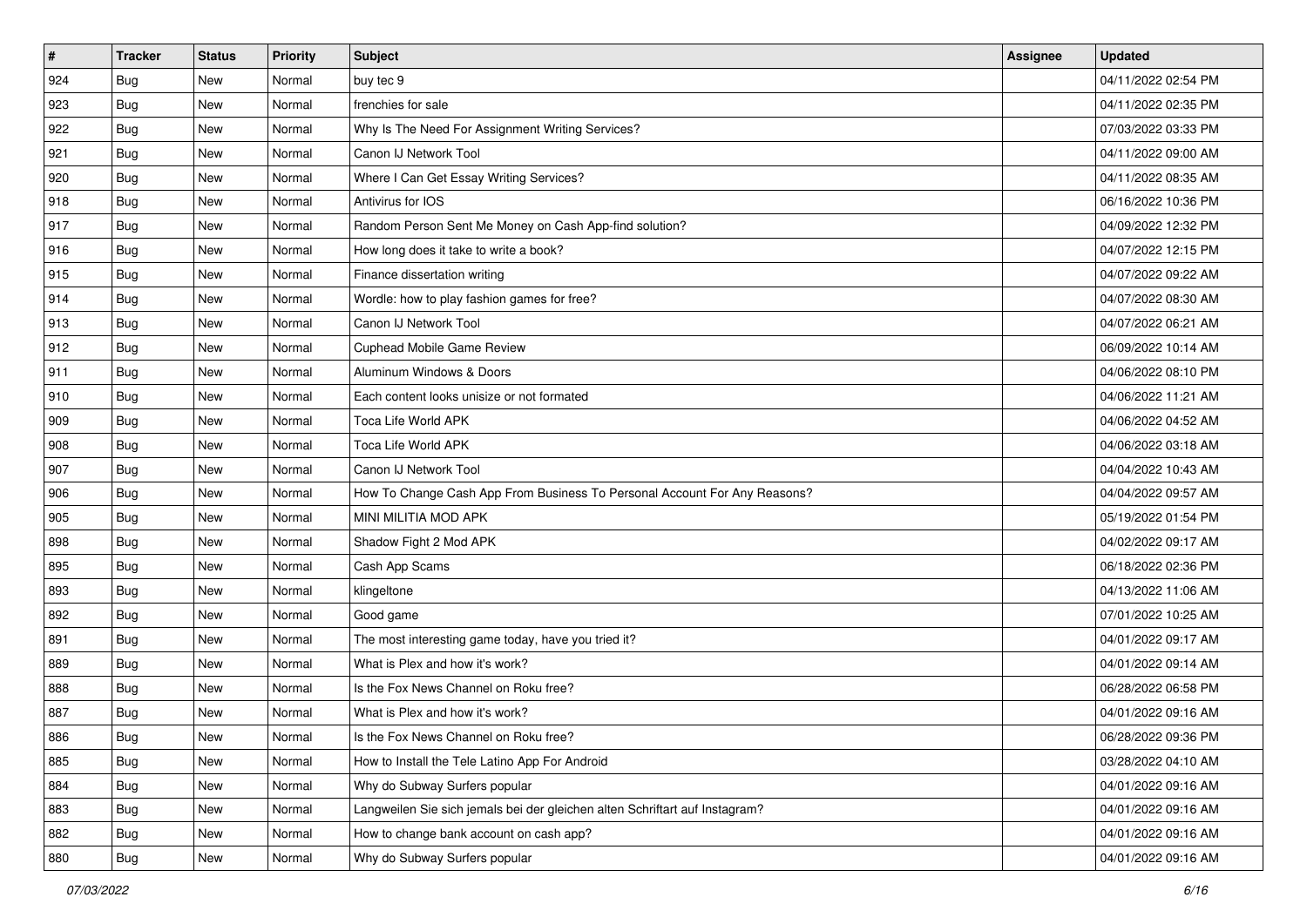| $\vert$ # | <b>Tracker</b> | <b>Status</b> | <b>Priority</b> | <b>Subject</b>                                                                   | <b>Assignee</b> | <b>Updated</b>      |
|-----------|----------------|---------------|-----------------|----------------------------------------------------------------------------------|-----------------|---------------------|
| 878       | <b>Bug</b>     | New           | Normal          | Wie ist instazoom hilfreich beim Herunterladen von Instagram-Profilbildern       |                 | 04/08/2022 09:28 PM |
| 876       | Bug            | New           | Normal          | Download Full-Size Profile Pictures of Your Favorite Users With InstaDP          |                 | 04/01/2022 09:12 AM |
| 875       | Bug            | New           | Normal          | Red ball game                                                                    |                 | 04/01/2022 09:15 AM |
| 874       | <b>Bug</b>     | New           | Normal          | Cómo descargar Minecraft Apk                                                     |                 | 06/26/2022 08:01 AM |
| 873       | <b>Bug</b>     | New           | Normal          | Klingeltöne mp3                                                                  |                 | 04/13/2022 11:03 AM |
| 872       | <b>Bug</b>     | New           | Normal          | Poppy Playtime Horror Game Free                                                  |                 | 04/01/2022 09:11 AM |
| 870       | Bug            | New           | Normal          | Mahjong Solitaire                                                                |                 | 04/01/2022 09:12 AM |
| 869       | <b>Bug</b>     | New           | Normal          | Sonnerie Post Malone 2022                                                        |                 | 04/13/2022 11:05 AM |
| 865       | <b>Bug</b>     | New           | Normal          | Canon IJ Printer Utility                                                         |                 | 05/18/2022 07:24 PM |
| 864       | <b>Bug</b>     | <b>New</b>    | Normal          | Canon IJ Network Tool                                                            |                 | 04/01/2022 09:14 AM |
| 863       | <b>Bug</b>     | New           | Normal          | Canon IJ Network Tool                                                            |                 | 04/01/2022 09:12 AM |
| 862       | <b>Bug</b>     | New           | Normal          | none                                                                             |                 | 04/01/2022 09:11 AM |
| 859       | Bug            | New           | Normal          | Canon IJ Network Tool                                                            |                 | 04/01/2022 09:13 AM |
| 857       | <b>Bug</b>     | New           | Normal          | Welcome to the world of classic retro games                                      |                 | 04/01/2022 09:13 AM |
| 856       | <b>Bug</b>     | New           | Normal          | Online Classes Assistance Help For Student                                       |                 | 04/01/2022 09:13 AM |
| 855       | Bug            | New           | Normal          | Online Classes Assistance Help For Student                                       |                 | 04/01/2022 09:13 AM |
| 854       | <b>Bug</b>     | New           | Normal          | How To Resolve Password Problems Through Facebook Customer Service?              |                 | 04/09/2022 06:11 PM |
| 853       | Bug            | New           | Normal          | what is dr laser                                                                 |                 | 04/01/2022 09:13 AM |
| 852       | <b>Bug</b>     | New           | Normal          | How to cancel your French Bee flight within 24 hours?                            |                 | 04/01/2022 09:13 AM |
| 851       | <b>Bug</b>     | New           | Normal          | Laden Sie den kostenlosen MP3-Klingelton für Ihr Mobiltelefon herunter           |                 | 04/01/2022 09:14 AM |
| 850       | <b>Bug</b>     | New           | Normal          | Puppy Playtime APK Android                                                       |                 | 04/01/2022 09:14 AM |
| 849       | Bug            | New           | Normal          | FutEmax App Apk - Watch Soccer, Fantasy Football, And More On Your Mobile Device |                 | 04/01/2022 09:04 AM |
| 844       | Bug            | New           | Normal          | To know Chime Routing Number call on the helpline number                         |                 | 04/01/2022 08:58 AM |
| 843       | <b>Bug</b>     | New           | Normal          | Canon IJ Network Tool                                                            |                 | 04/01/2022 08:58 AM |
| 842       | Bug            | New           | Normal          | Join the fun game                                                                |                 | 04/01/2022 08:58 AM |
| 841       | Bug            | New           | Normal          | How do I activate FOX NOW?                                                       |                 | 04/01/2022 08:58 AM |
| 840       | <b>Bug</b>     | New           | Normal          | Is Tubi really free and legal?                                                   |                 | 04/01/2022 08:58 AM |
| 839       | <b>Bug</b>     | New           | Normal          | How do I activate FOX NOW?                                                       |                 | 04/01/2022 08:58 AM |
| 838       | <b>Bug</b>     | New           | Normal          | Celebrity Hunter Mod apk - Como instalá-lo                                       |                 | 04/01/2022 08:58 AM |
| 836       | <b>Bug</b>     | New           | Normal          | What Is The Required Amount To Pay As Cash App Clearance Fee?                    |                 | 04/01/2022 09:00 AM |
| 835       | Bug            | New           | Normal          | Build your strong army with Taming io                                            |                 | 04/01/2022 08:59 AM |
| 834       | Bug            | New           | Normal          | Grasp the secret to relieve stress and fatigue                                   |                 | 04/01/2022 08:57 AM |
| 833       | <b>Bug</b>     | New           | Normal          | Does Direct Deposit Hit Chime- seek Chime Customer Service                       |                 | 04/01/2022 08:59 AM |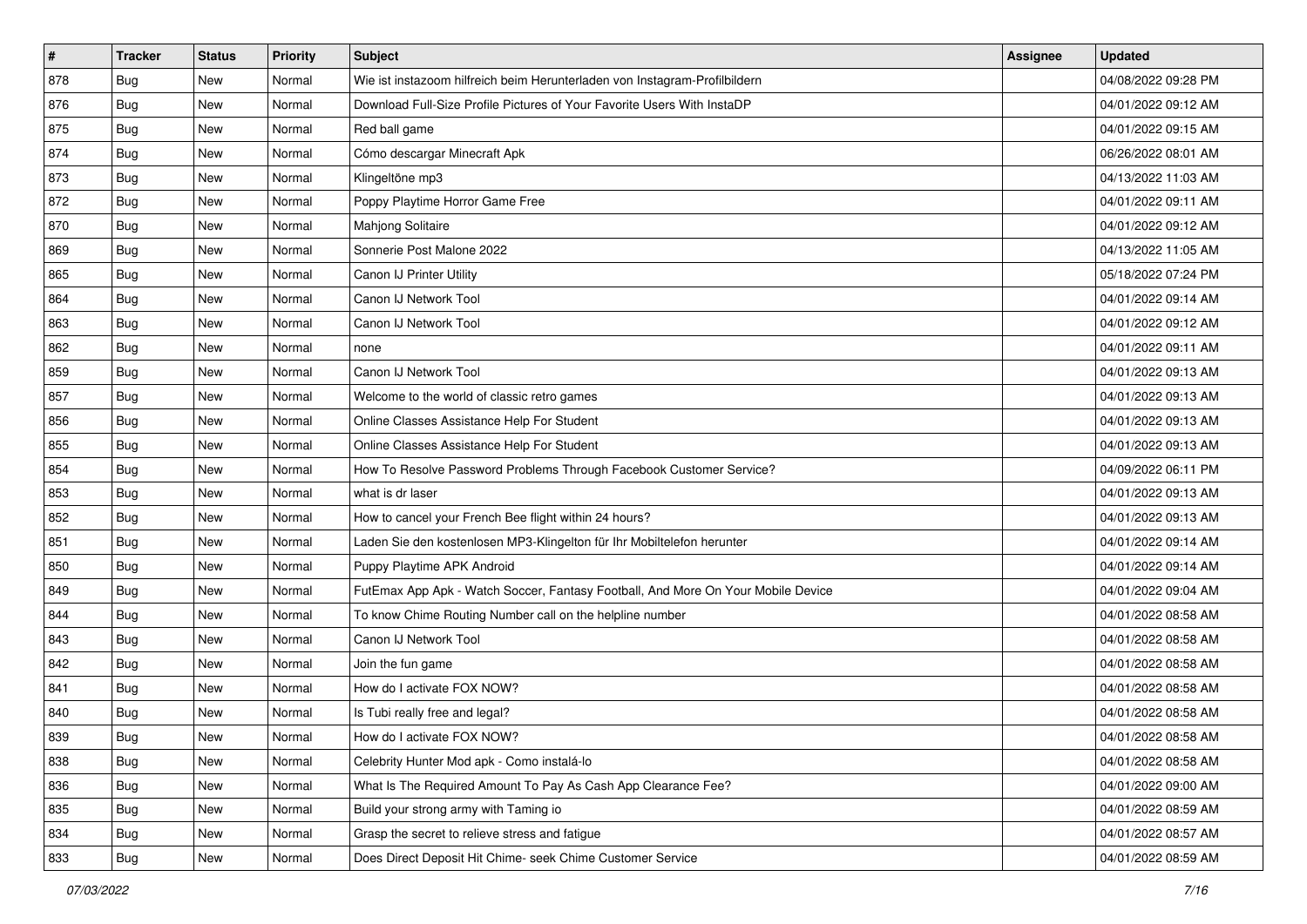| $\sharp$ | <b>Tracker</b> | <b>Status</b> | <b>Priority</b> | <b>Subject</b>                                                   | <b>Assignee</b> | <b>Updated</b>      |
|----------|----------------|---------------|-----------------|------------------------------------------------------------------|-----------------|---------------------|
| 832      | <b>Bug</b>     | New           | Normal          | Choque Royale Mod Apk                                            |                 | 04/01/2022 08:59 AM |
| 831      | <b>Bug</b>     | New           | Normal          | Build and shoot                                                  |                 | 05/29/2022 04:47 PM |
| 830      | Bug            | New           | Normal          | Poppy Playtime APK                                               |                 | 06/27/2022 10:31 PM |
| 828      | <b>Bug</b>     | <b>New</b>    | Normal          | Nursery management                                               |                 | 06/28/2022 12:10 PM |
| 827      | Bug            | New           | Normal          | Come To Know The Required Steps To Unlock Cash App Account       |                 | 04/01/2022 08:59 AM |
| 826      | <b>Bug</b>     | New           | Normal          | How to Dowload MXL TV Premium                                    |                 | 05/26/2022 03:34 PM |
| 825      | <b>Bug</b>     | New           | Normal          | Lucky Patcher Download                                           |                 | 06/26/2022 06:09 PM |
| 822      | <b>Bug</b>     | New           | Normal          | Dowload Your Boyfriend Game                                      |                 | 07/02/2022 12:41 PM |
| 821      | Bug            | New           | Normal          | Nicoo - A Review of the Popular Battle Royale Game               |                 | 06/28/2022 08:30 AM |
| 820      | Bug            | New           | Normal          | Metal Slug Apk para Android                                      |                 | 07/03/2022 09:43 AM |
| 819      | <b>Bug</b>     | New           | Normal          | Metal Slug Apk para Android                                      |                 | 06/27/2022 09:35 AM |
| 817      | <b>Bug</b>     | New           | Normal          | Pacman 30th Anniversary                                          |                 | 07/02/2022 05:11 AM |
| 816      | Bug            | New           | Normal          | Play Scribble io fun with everyone                               |                 | 07/02/2022 10:43 AM |
| 811      | <b>Bug</b>     | New           | Normal          | Canon IJ Network Tool                                            |                 | 07/03/2022 03:22 PM |
| 809      | Bug            | New           | Normal          | Smash Karts - immerse yourself in the exciting race              |                 | 07/02/2022 05:46 AM |
| 808      | Bug            | New           | Normal          | Sinnvolle Guten-Morgen-Grüße                                     |                 | 07/01/2022 03:27 AM |
| 807      | <b>Bug</b>     | New           | Normal          | 1v1Battle is a strategic action 'Build and shoot' game           |                 | 06/27/2022 06:52 AM |
| 804      | Bug            | New           | Normal          | Review                                                           |                 | 07/02/2022 09:56 PM |
| 802      | <b>Bug</b>     | New           | Normal          | Who Is an ETL Engineer                                           |                 | 07/02/2022 06:40 AM |
| 801      | Bug            | New           | Normal          | Who Is an ETL Engineer                                           |                 | 07/02/2022 05:26 AM |
| 800      | <b>Bug</b>     | New           | Normal          | Who Is an ETL Engineer                                           |                 | 07/03/2022 02:50 AM |
| 799      | <b>Bug</b>     | New           | Normal          | Who Is an ETL Engineer                                           |                 | 07/03/2022 12:19 PM |
| 798      | Bug            | New           | Normal          | Who Is an ETL Engineer                                           |                 | 07/02/2022 09:12 PM |
| 796      | <b>Bug</b>     | New           | Normal          | How Does Cash App ++ actually work and What is the process of it |                 | 07/02/2022 11:27 PM |
| 795      | Bug            | New           | Normal          | Drift Boss - Exciting Race                                       |                 | 06/26/2022 06:32 PM |
| 792      | <b>Bug</b>     | New           | Normal          | What is Google Camera Mod?                                       |                 | 06/27/2022 10:20 AM |
| 791      | <b>Bug</b>     | New           | Normal          | Samsnung TV Plus is not working                                  |                 | 04/01/2022 09:03 AM |
| 790      | <b>Bug</b>     | New           | Normal          | My app                                                           |                 | 04/01/2022 09:03 AM |
| 789      | <b>Bug</b>     | New           | Normal          | Full version                                                     |                 | 07/02/2022 05:41 PM |
| 788      | <b>Bug</b>     | New           | Normal          | Intro Maker Mod APK                                              |                 | 07/03/2022 01:41 PM |
| 787      | Bug            | New           | Normal          | Assured Assignment Help                                          |                 | 07/03/2022 03:45 AM |
| 786      | <b>Bug</b>     | New           | Normal          | Best Assignment Help in Australia & UK                           |                 | 07/02/2022 01:03 PM |
| 785      | <b>Bug</b>     | New           | Normal          | How To Get Money Off Cash App Without Card Or With A Card?       |                 | 07/02/2022 07:16 AM |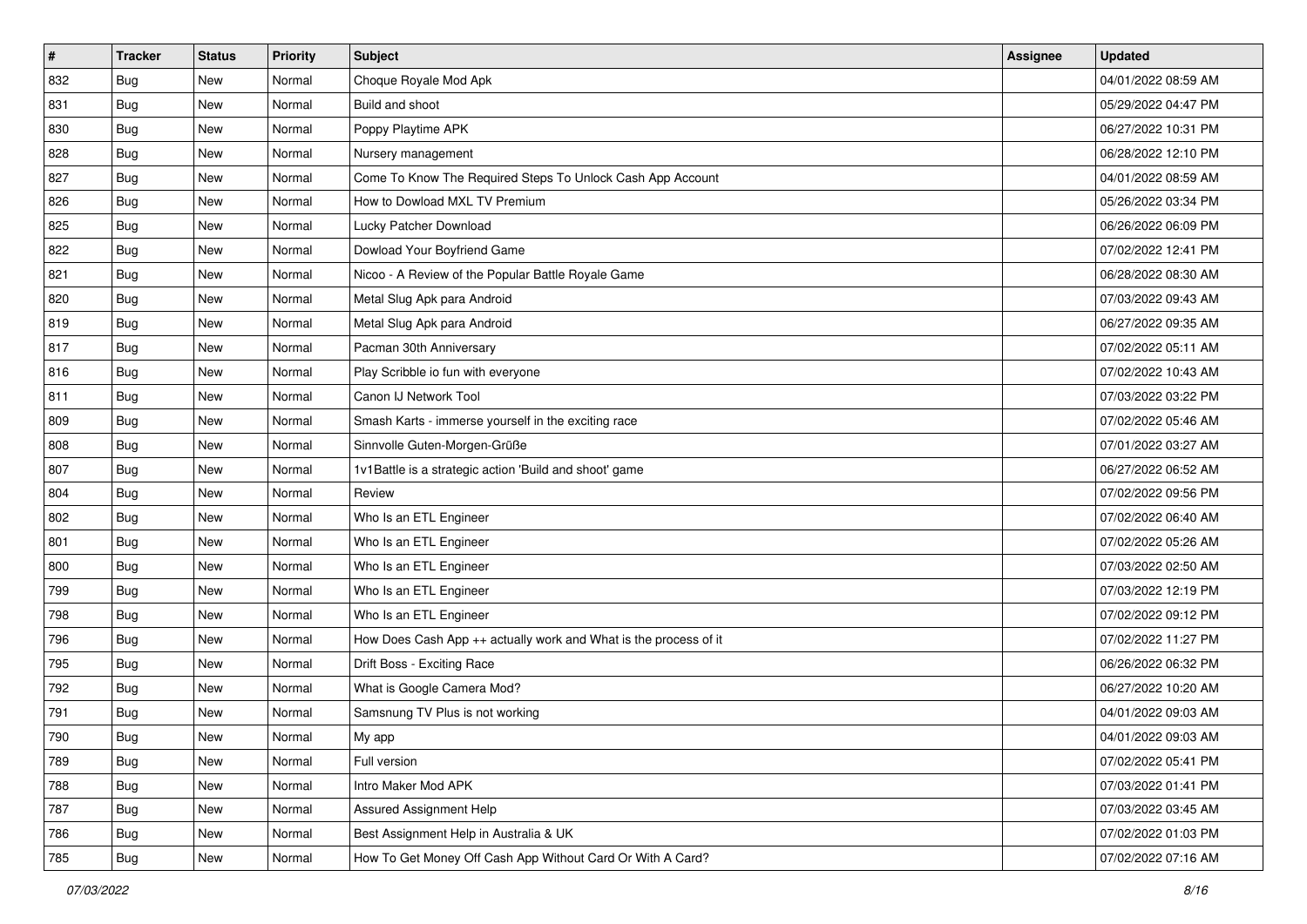| #   | <b>Tracker</b> | <b>Status</b> | Priority | <b>Subject</b>                                                                                      | <b>Assignee</b> | <b>Updated</b>      |
|-----|----------------|---------------|----------|-----------------------------------------------------------------------------------------------------|-----------------|---------------------|
| 784 | <b>Bug</b>     | New           | Normal   | How To Add Money On Cash App Card And Check The Funds?                                              |                 | 07/02/2022 08:11 AM |
| 783 | <b>Bug</b>     | New           | Normal   | How Do I Determine The Reasons And Solutions To Fix Cash App Transfer Failed?                       |                 | 07/03/2022 07:06 AM |
| 782 | <b>Bug</b>     | New           | Normal   | Comment faire une sonnerie téléphonique                                                             |                 | 07/03/2022 09:43 AM |
| 781 | <b>Bug</b>     | New           | Normal   | Free Whatsapp Group to Join                                                                         |                 | 07/02/2022 07:28 AM |
| 777 | <b>Bug</b>     | New           | Normal   | Obtain driving instructions using Google Maps.                                                      |                 | 07/03/2022 09:38 AM |
| 776 | <b>Bug</b>     | New           | Normal   | Wibargain                                                                                           |                 | 07/02/2022 09:26 AM |
| 775 | Bug            | New           | Normal   | cash app                                                                                            |                 | 02/14/2022 08:20 AM |
| 774 | <b>Bug</b>     | New           | Normal   | Follow proper initiatives                                                                           |                 | 07/01/2022 04:41 PM |
| 773 | <b>Bug</b>     | New           | Normal   | Spades - Play online free                                                                           |                 | 07/02/2022 08:02 AM |
| 772 | Bug            | New           | Normal   | united airlines baggage policy                                                                      |                 | 07/03/2022 08:47 AM |
| 771 | Bug            | New           | Normal   | united airlines baggage policy                                                                      |                 | 07/03/2022 10:28 AM |
| 770 | Bug            | New           | Normal   | Canon IJ Network Tool                                                                               |                 | 07/02/2022 11:06 PM |
| 769 | Bug            | New           | Normal   | check my cash app                                                                                   |                 | 07/02/2022 10:50 AM |
| 768 | <b>Bug</b>     | New           | Normal   | Where can you buy best jackets online?                                                              |                 | 06/26/2022 01:50 PM |
| 767 | <b>Bug</b>     | New           | Normal   | apkmod                                                                                              |                 | 07/03/2022 11:02 AM |
| 766 | Bug            | New           | Normal   | Pobreflix Mod APK Review                                                                            |                 | 07/03/2022 03:19 PM |
| 765 | <b>Bug</b>     | New           | Normal   | Follow proper initiatives to check my cash app                                                      |                 | 07/02/2022 03:41 PM |
| 764 | <b>Bug</b>     | New           | Normal   | What is available to see what I can watch HBO Max?                                                  |                 | 07/03/2022 01:21 PM |
| 762 | Bug            | New           | Normal   | How To Add Money To A Cash App Card If Struggling With Low Amount?                                  |                 | 06/29/2022 10:53 AM |
| 760 | <b>Bug</b>     | New           | Normal   | apkmod                                                                                              |                 | 06/27/2022 04:13 PM |
| 758 | <b>Bug</b>     | New           | Normal   | How Do I Study Consistently For Hours?                                                              |                 | 06/27/2022 12:49 AM |
| 757 | <b>Bug</b>     | New           | Normal   | Why Is Issue of Car Maintenance so Famous for the Consumers?                                        |                 | 04/01/2022 09:01 AM |
| 754 | Bug            | New           | Normal   | Cómo descargar tonos gratis de teléfono celular                                                     |                 | 06/26/2022 01:56 PM |
| 753 | <b>Bug</b>     | New           | Normal   | onlineessaygrader                                                                                   |                 | 06/28/2022 05:55 AM |
| 752 | <b>Bug</b>     | New           | Normal   | Plagerism checker                                                                                   |                 | 06/26/2022 06:33 PM |
| 750 | Bug            | New           | Normal   | Create a Report Template                                                                            |                 | 06/26/2022 04:27 PM |
| 749 | <b>Bug</b>     | New           | Normal   | The Best Bubble Shooter Game for Android                                                            |                 | 06/26/2022 12:12 PM |
| 748 | Bug            | New           | Normal   | Il y a quelques façons d'obtenir des sonneries gratuites pour votre iPhone                          |                 | 06/26/2022 11:24 PM |
| 747 | Bug            | New           | Normal   | How to Install Tyflex Plus on Your Android Device                                                   |                 | 06/26/2022 08:16 AM |
| 744 | Bug            | New           | Normal   | <b>Pixel Survive</b>                                                                                |                 | 06/28/2022 05:13 AM |
| 743 | <b>Bug</b>     | New           | Normal   | They promote 'pixel art' contests and a 'game jam' related to the work and figure of Carlos Casares |                 | 06/28/2022 12:04 PM |
| 742 | Bug            | New           | Normal   | How Long Does Cash App Support Take To Respond For A Better Support?                                |                 | 06/25/2022 11:00 PM |
| 741 | <b>Bug</b>     | New           | Normal   | <b>Blockchain Technology Solutions</b>                                                              |                 | 06/26/2022 02:19 AM |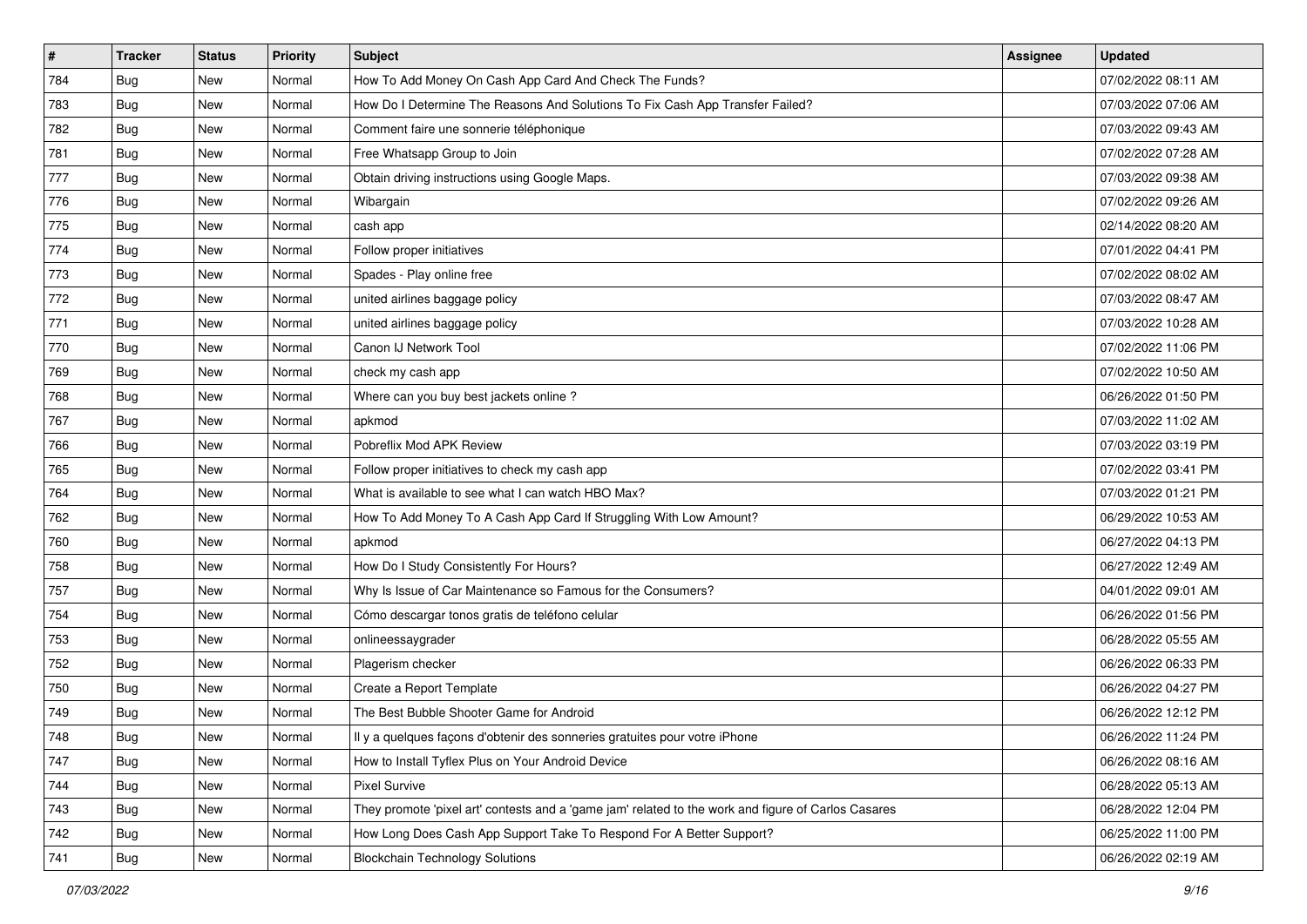| $\vert$ # | <b>Tracker</b> | <b>Status</b> | <b>Priority</b> | <b>Subject</b>                                                                      | Assignee | <b>Updated</b>      |
|-----------|----------------|---------------|-----------------|-------------------------------------------------------------------------------------|----------|---------------------|
| 739       | <b>Bug</b>     | New           | Normal          | law dissertation help                                                               |          | 06/27/2022 06:12 PM |
| 738       | <b>Bug</b>     | New           | Normal          | How Much Amount Do I Get Using The Referral Code For Cash App?                      |          | 06/27/2022 03:58 PM |
| 737       | Bug            | New           | Normal          | How Do I Talk To A Live Person At Facebook If Anything Is Doubtful?                 |          | 06/27/2022 09:59 PM |
| 736       | <b>Bug</b>     | New           | Normal          | I Want to Edit in My Website (transfer-factor.net) Unfortunately, Unable to Edit It |          | 06/24/2022 07:32 AM |
| 735       | Bug            | New           | Normal          | A quick fix of how to get money back from cash app stocks                           |          | 07/03/2022 05:40 AM |
| 734       | <b>Bug</b>     | New           | Normal          | DR. STRANGE: Multiverse of Scheduling Madness!                                      |          | 06/28/2022 07:07 AM |
| 733       | <b>Bug</b>     | New           | Normal          | How does one go about getting a book deal?                                          |          | 06/28/2022 06:35 PM |
| 732       | <b>Bug</b>     | New           | Normal          | Get rectifications steps about why cash app transfer failed                         |          | 06/26/2022 03:28 PM |
| 731       | Bug            | New           | Normal          | Avail Of Cash App Customer Service If Unable To Down Cash App Mobile App?           |          | 06/25/2022 08:36 PM |
| 730       | <b>Bug</b>     | New           | Normal          | Canon IJ Network Tool                                                               |          | 06/26/2022 05:51 PM |
| 729       | <b>Bug</b>     | New           | Normal          | Canon IJ Network Tool                                                               |          | 06/28/2022 01:10 PM |
| 728       | Bug            | New           | Normal          | Will Cash App refund money if scammed? Hitches With Optimum Ease                    |          | 06/26/2022 06:15 AM |
| 726       | Bug            | New           | Normal          | Mobile Application Development Services                                             |          | 06/30/2022 08:49 PM |
| 724       | <b>Bug</b>     | New           | Normal          | Dial Chime Customer support number for a quick response                             |          | 07/02/2022 05:37 AM |
| 721       | <b>Bug</b>     | New           | Normal          | Cómo instalar un Mod Apk                                                            |          | 07/02/2022 03:53 AM |
| 720       | <b>Bug</b>     | New           | Normal          | How does Cash App Phone Number provide a quick treatment?                           |          | 07/02/2022 07:37 PM |
| 719       | <b>Bug</b>     | New           | Normal          | How Do I Send \$5000 Through Cash App Account With Ease?                            |          | 07/03/2022 02:41 PM |
| 717       | Bug            | New           | Normal          | Disney Plus Apk - Watch Movies and TV Shows on Your Device                          |          | 07/01/2022 07:02 PM |
| 716       | <b>Bug</b>     | New           | Normal          | La celebración de un BabyShower.                                                    |          | 07/02/2022 11:34 PM |
| 715       | Bug            | New           | Normal          | Puppy Playtime Descargar gratis                                                     |          | 07/02/2022 05:29 PM |
| 714       | <b>Bug</b>     | New           | Normal          | Cuevana 3 Premium - Enjoy Your Favorite Movies and TV Shows on Your Smart TV        |          | 07/03/2022 09:32 AM |
| 712       | Bug            | New           | Normal          | <b>Tips and Tricks</b>                                                              |          | 06/29/2022 07:26 PM |
| 711       | Bug            | New           | Normal          | Human Fall Flat Apk Download                                                        |          | 07/01/2022 01:14 AM |
| 710       | <b>Bug</b>     | New           | Normal          | Take Necessary Assistance If You Are Unable Activate Cash App Card                  |          | 07/03/2022 01:53 AM |
| 709       | Bug            | New           | Normal          | How To Load Cash App Card At Walmart Without Having To Face Any Hassle?             |          | 07/02/2022 09:51 PM |
| 708       | Bug            | New           | Normal          | Efficient ways to proceed with the cash app dispute process?                        |          | 06/29/2022 10:24 AM |
| 706       | Bug            | New           | Normal          | How Can You Cancel A Cash App Payment Without Any Prior Information?                |          | 06/26/2022 09:13 AM |
| 705       | <b>Bug</b>     | New           | Normal          | wuxiaworld                                                                          |          | 07/03/2022 04:02 PM |
| 704       | Bug            | New           | Normal          | Reach support team of Chime Customer Service for instant help                       |          | 07/03/2022 12:04 AM |
| 703       | <b>Bug</b>     | New           | Normal          | For real-time help, dial Facebook customer service number                           |          | 07/02/2022 07:08 PM |
| 702       | <b>Bug</b>     | New           | Normal          | Avail Chime Customer Service to know How To Get Chime Bank Statement                |          | 07/03/2022 02:15 PM |
| 701       | Bug            | New           | Normal          | Why Law Essay Helper UK is Necessary?                                               |          | 07/03/2022 11:15 AM |
| 700       | <b>Bug</b>     | New           | Normal          | Cómo descargar Poppy Playtime                                                       |          | 04/01/2022 09:30 AM |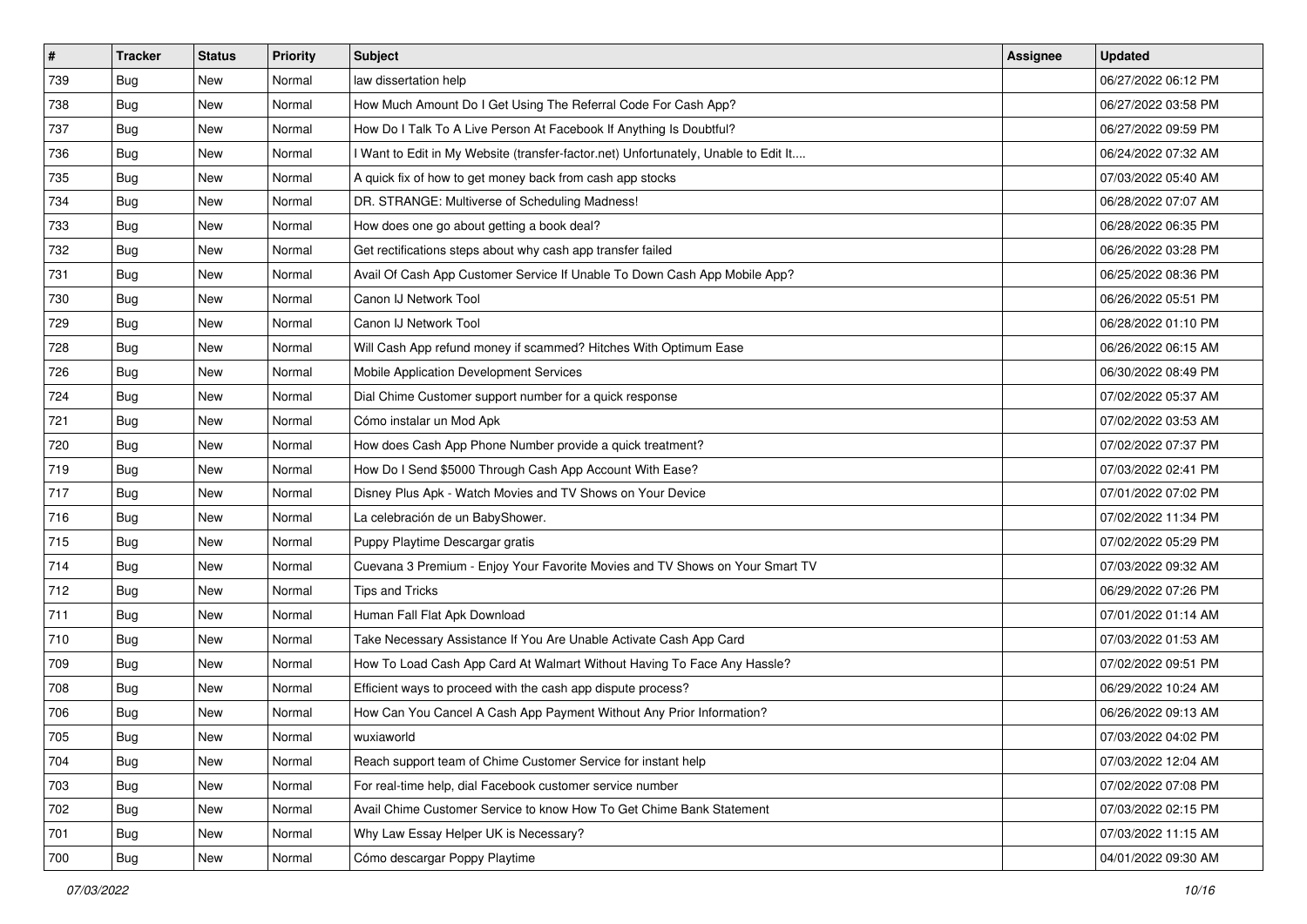| $\sharp$ | <b>Tracker</b> | <b>Status</b> | Priority | <b>Subject</b>                                                        | <b>Assignee</b> | <b>Updated</b>      |
|----------|----------------|---------------|----------|-----------------------------------------------------------------------|-----------------|---------------------|
| 699      | <b>Bug</b>     | New           | Normal   | Would you be able to utilize Cash App Twitch?                         |                 | 07/03/2022 05:38 AM |
| 697      | Bug            | New           | Normal   | How to Descargar Pura TV For Android                                  |                 | 07/02/2022 11:53 AM |
| 696      | Bug            | New           | Normal   | How to Install the TuMangaOnline App                                  |                 | 07/03/2022 01:25 PM |
| 695      | <b>Bug</b>     | <b>New</b>    | Normal   | Refer Listas IPTV Apk                                                 |                 | 07/03/2022 12:58 AM |
| 692      | Bug            | New           | Normal   | Esports 888b                                                          |                 | 07/02/2022 11:10 AM |
| 691      | <b>Bug</b>     | <b>New</b>    | Normal   | tea garden dublin                                                     |                 | 04/01/2022 09:31 AM |
| 690      | Bug            | New           | Normal   | campervan hire                                                        |                 | 07/02/2022 07:35 AM |
| 689      | <b>Bug</b>     | New           | Normal   | How to use twitch.tv/activate?                                        |                 | 07/01/2022 03:30 AM |
| 688      | Bug            | New           | Normal   | How to use twitch.tv/activate?                                        |                 | 07/03/2022 01:23 AM |
| 687      | Bug            | New           | Normal   | How to use twitch.tv/activate?                                        |                 | 07/03/2022 03:03 PM |
| 686      | <b>Bug</b>     | New           | Normal   | Welcome To The Most Demandable Mahipalpur Escorts Agency              |                 | 06/27/2022 03:45 PM |
| 684      | Bug            | New           | Normal   | Difference between paper map and online map                           |                 | 07/02/2022 12:46 PM |
| 682      | Bug            | New           | Normal   | Does Facebook customer service live chat allow to speak with someone? |                 | 07/03/2022 03:46 AM |
| 679      | <b>Bug</b>     | New           | Normal   | Word Finder helps you to play word games better                       |                 | 04/01/2022 09:34 AM |
| 678      | <b>Bug</b>     | <b>New</b>    | Normal   | How to be a winner in buidnow gg                                      |                 | 07/02/2022 01:45 PM |
| 677      | Bug            | New           | Normal   | Logo Design Services Near Me                                          |                 | 07/03/2022 05:34 AM |
| 676      | <b>Bug</b>     | <b>New</b>    | Normal   | Does Facebook customer service live chat allow to speak with someone? |                 | 04/01/2022 09:39 AM |
| 675      | Bug            | New           | Normal   | What Are Smart Tactics To Fix Cash App Transfer Failed Hurdles?       |                 | 06/27/2022 09:51 AM |
| 673      | <b>Bug</b>     | New           | Normal   | Learn the basics of pixel art - Clear grid                            |                 | 07/01/2022 01:56 PM |
| 672      | Bug            | <b>New</b>    | Normal   | The easiest way to delete ringtones on iPhone                         |                 | 07/02/2022 03:35 PM |
| 670      | <b>Bug</b>     | New           | Normal   | JTWhatsApp Apk - The New and Improved WhatsApp                        |                 | 07/03/2022 03:34 PM |
| 668      | Bug            | New           | Normal   | Get to know Cash App Refund Process here                              |                 | 06/29/2022 07:21 AM |
| 667      | Bug            | New           | Normal   | What Is a Ringtone?                                                   |                 | 07/02/2022 07:12 PM |
| 666      | <b>Bug</b>     | New           | Normal   | 470+ pages à colorier de Noël                                         |                 | 07/02/2022 05:51 AM |
| 664      | Bug            | New           | Normal   | Tea TV Apk Download - The Best Way to Watch Movies Offline            |                 | 07/03/2022 03:24 PM |
| 662      | Bug            | New           | Normal   | Oreo TV Download - The Easiest Way to Watch Live TV                   |                 | 07/03/2022 01:01 PM |
| 661      | <b>Bug</b>     | New           | Normal   | Turbo VPN MOD APK Download                                            |                 | 07/03/2022 05:34 AM |
| 660      | <b>Bug</b>     | New           | Normal   | Anchovies Nutrition Facts And Health Benefits                         |                 | 04/01/2022 09:40 AM |
| 659      | <b>Bug</b>     | New           | Normal   | Olive Oil Properties And Health Benefits                              |                 | 07/03/2022 04:54 AM |
| 658      | <b>Bug</b>     | New           | Normal   | Watermelon Nutrition Facts And Health Benefits                        |                 | 07/03/2022 11:32 AM |
| 657      | Bug            | New           | Normal   | Coconut Nutrition Facts And Health Benefits                           |                 | 07/03/2022 09:59 AM |
| 656      | <b>Bug</b>     | New           | Normal   | Kiwi Nutrition Facts And Health Benefits                              |                 | 07/02/2022 03:44 PM |
| 655      | <b>Bug</b>     | New           | Normal   | <b>Eggplant Health Benefits</b>                                       |                 | 07/03/2022 02:18 AM |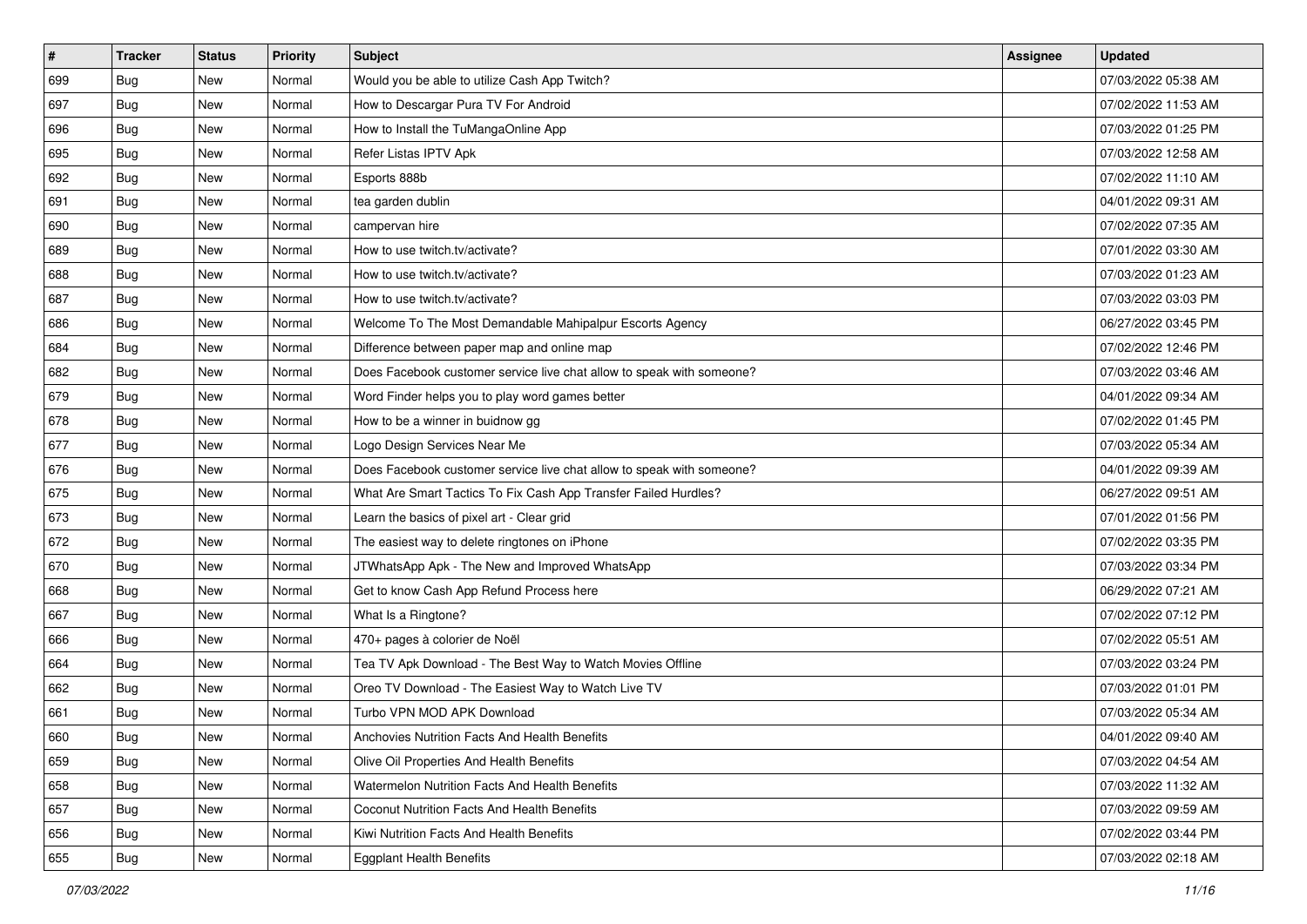| $\sharp$ | <b>Tracker</b> | <b>Status</b> | Priority | <b>Subject</b>                                                                   | <b>Assignee</b> | <b>Updated</b>      |
|----------|----------------|---------------|----------|----------------------------------------------------------------------------------|-----------------|---------------------|
| 653      | <b>Bug</b>     | New           | Normal   | Jujube (Jinjoles): Properties And Health Benefits                                |                 | 07/02/2022 08:17 PM |
| 652      | Bug            | New           | Normal   | Sesame Health Benefits                                                           |                 | 07/03/2022 12:28 PM |
| 651      | Bug            | New           | Normal   | Salmon Health Benefits                                                           |                 | 07/02/2022 12:54 PM |
| 650      | <b>Bug</b>     | <b>New</b>    | Normal   | <b>Cherries Health Benefits</b>                                                  |                 | 07/01/2022 03:20 PM |
| 645      | Bug            | New           | Normal   | thong tin chinh xac nhat hom nay                                                 |                 | 07/02/2022 10:14 AM |
| 644      | <b>Bug</b>     | <b>New</b>    | Normal   | <b>TeaTV App Review</b>                                                          |                 | 06/27/2022 11:47 AM |
| 643      | Bug            | New           | Normal   | Oreo TV Apk Download                                                             |                 | 07/02/2022 12:05 PM |
| 642      | <b>Bug</b>     | New           | Normal   | thong tin thoi tiet ngay hom nay                                                 |                 | 07/03/2022 12:34 PM |
| 641      | Bug            | New           | Normal   | Get Best Economics Dissertation Writing Service                                  |                 | 06/25/2022 10:04 AM |
| 640      | Bug            | New           | Normal   | play game with me                                                                |                 | 07/03/2022 03:41 PM |
| 639      | <b>Bug</b>     | New           | Normal   | thong tin chinh xac                                                              |                 | 07/02/2022 09:13 PM |
| 638      | Bug            | New           | Normal   | Run 3 game                                                                       |                 | 07/02/2022 06:04 PM |
| 636      | Bug            | New           | Normal   | What is the most popular furniture color?                                        |                 | 07/02/2022 09:47 PM |
| 635      | <b>Bug</b>     | New           | Normal   | Buy Steroids Online with OurMedicnes.com   Best Quality Steroids                 |                 | 07/02/2022 06:56 PM |
| 634      | <b>Bug</b>     | <b>New</b>    | Normal   | Buy Vidalista Tablets (Tadalafil) at [\$25 OFF + Free Shipping] Vidalistatablets |                 | 07/01/2022 06:59 AM |
| 633      | Bug            | New           | Normal   | How i can i solve my issue                                                       |                 | 04/01/2022 09:38 AM |
| 632      | <b>Bug</b>     | <b>New</b>    | Normal   | CheapestMedsShop   100% Safe Medicines Online in UK & AUS.                       |                 | 07/02/2022 05:41 AM |
| 631      | Bug            | New           | Normal   | How Can I Load Cash App Card at Walmart straight away?                           |                 | 06/26/2022 04:07 PM |
| 630      | <b>Bug</b>     | New           | Normal   | How Can I Load Cash App Card at Walmart straight away?                           |                 | 06/26/2022 12:04 AM |
| 629      | Bug            | New           | Normal   | How Can I Load Cash App Card at Walmart straight away?                           |                 | 07/03/2022 03:17 PM |
| 628      | <b>Bug</b>     | New           | Normal   | CV reviewing services!                                                           |                 | 07/03/2022 10:02 AM |
| 627      | Bug            | New           | Normal   | <b>HELO</b>                                                                      |                 | 07/02/2022 07:09 AM |
| 625      | Bug            | New           | Normal   | The best free online driving directions tool                                     |                 | 04/01/2022 09:28 AM |
| 624      | <b>Bug</b>     | New           | Normal   | Use go with the Driving Directions for your go                                   |                 | 07/03/2022 10:13 AM |
| 623      | Bug            | New           | Normal   | Listen to online radio stations for mobile phones                                |                 | 07/03/2022 03:42 PM |
| 622      | Bug            | New           | Normal   | CheapestMedsShop   100% Safe Medicines Online in UK & AUS.                       |                 | 07/02/2022 01:33 AM |
| 621      | <b>Bug</b>     | New           | Normal   | Buy All Modafinil & Armodafinil Tablets @Buy Modafinil US                        |                 | 07/03/2022 06:05 AM |
| 620      | I Bug          | New           | Normal   | Viagra Meds: Fastest & Quick Delivery On Your Doorstep - USA                     |                 | 06/28/2022 04:33 AM |
| 619      | <b>Bug</b>     | New           | Normal   | Online Trusted Medicine Store in US for Health - Genericmedsupply                |                 | 07/02/2022 07:04 PM |
| 618      | Bug            | New           | Normal   | Buy Steroids Online with OurMedicnes.com   Best Quality Steroids                 |                 | 07/03/2022 04:38 AM |
| 617      | <b>Bug</b>     | New           | Normal   | Buy Vidalista Tablets (Tadalafil) at [\$25 OFF + Free Shipping] Vidalistatablets |                 | 07/03/2022 12:57 PM |
| 616      | Bug            | New           | Normal   | Buy Anavar Tablets   Anavar For Sale in USA, UK & Australia                      |                 | 07/03/2022 11:45 AM |
| 615      | <b>Bug</b>     | New           | Normal   | CheapestMedsShop   100% Safe Medicines Online in USA UK & AUS.                   |                 | 07/03/2022 01:09 AM |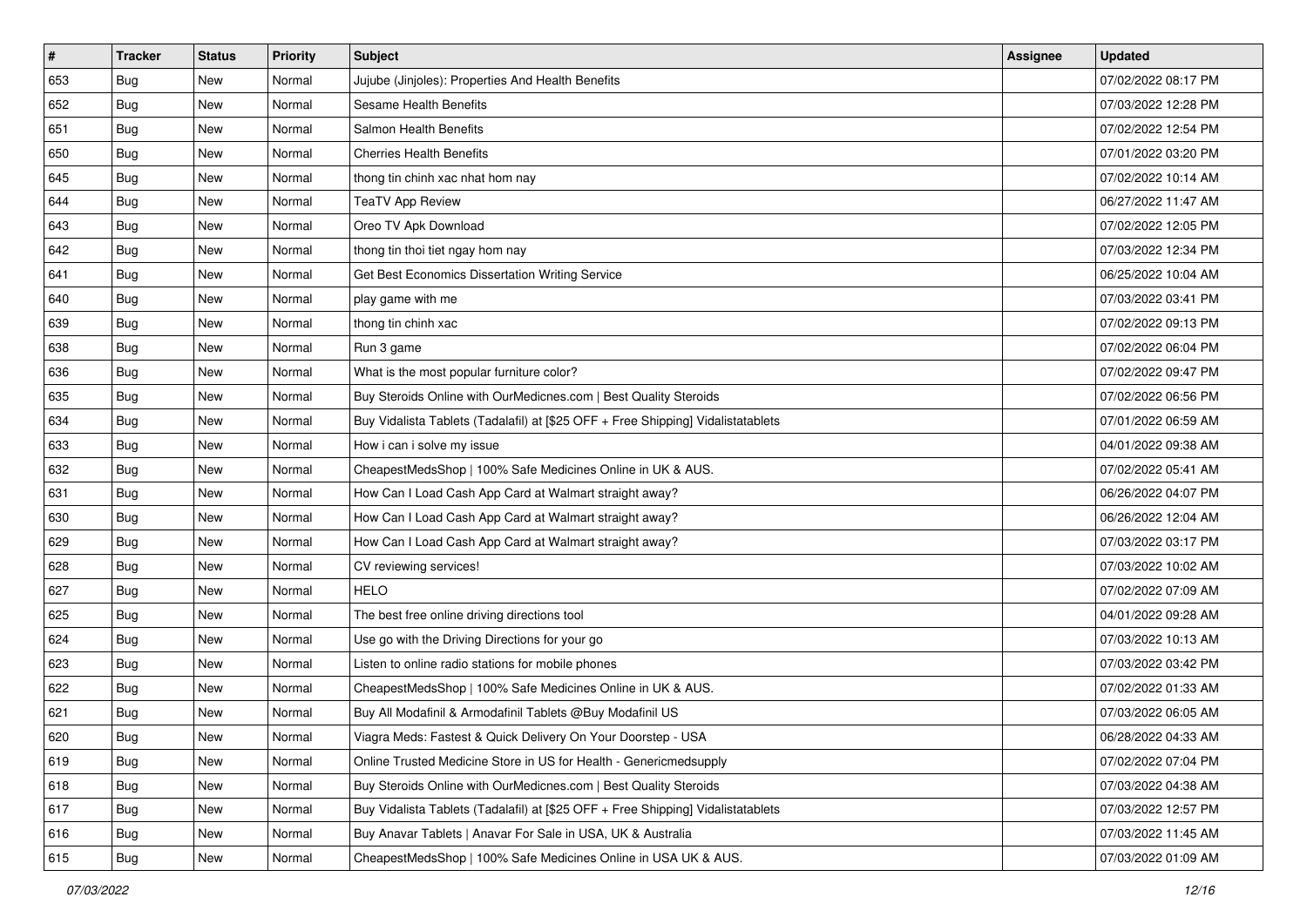| $\vert$ # | <b>Tracker</b> | <b>Status</b> | Priority | Subject                                                                                                                                                                                                                                                               | <b>Assignee</b> | <b>Updated</b>      |
|-----------|----------------|---------------|----------|-----------------------------------------------------------------------------------------------------------------------------------------------------------------------------------------------------------------------------------------------------------------------|-----------------|---------------------|
| 614       | <b>Bug</b>     | New           | Normal   | Como baixar o MOD APK no celular                                                                                                                                                                                                                                      |                 | 07/02/2022 08:53 PM |
| 613       | Bug            | <b>New</b>    | Normal   | Buy Aspadol 100mg Tab Online in US, UK, AU   Erospharmacy                                                                                                                                                                                                             |                 | 07/03/2022 01:06 AM |
| 612       | Bug            | New           | Normal   | Luxury Slingshot Rental                                                                                                                                                                                                                                               |                 | 07/03/2022 05:49 AM |
| 607       | <b>Bug</b>     | <b>New</b>    | Normal   | Vex 5                                                                                                                                                                                                                                                                 |                 | 06/27/2022 11:24 PM |
| 604       | Bug            | <b>New</b>    | Normal   | <b>Idle Game Online</b>                                                                                                                                                                                                                                               |                 | 07/03/2022 01:49 PM |
| 603       | <b>Bug</b>     | <b>New</b>    | Normal   | Premiere gratuito da lista de IPTV                                                                                                                                                                                                                                    |                 | 06/29/2022 08:40 PM |
| 600       | Bug            | New           | Normal   | Play Store Pro                                                                                                                                                                                                                                                        |                 | 07/03/2022 12:51 AM |
| 599       | Bug            | New           | Normal   | Do you know how to delete cash app account from your computer?                                                                                                                                                                                                        |                 | 07/03/2022 07:12 AM |
| 598       | Bug            | New           | Normal   | Universo s / f Download                                                                                                                                                                                                                                               |                 | 07/02/2022 08:36 PM |
| 597       | Bug            | New           | Normal   | Universo s / f Download                                                                                                                                                                                                                                               |                 | 06/29/2022 08:19 PM |
| 596       | <b>Bug</b>     | New           | Normal   | <b>Kids Games</b>                                                                                                                                                                                                                                                     |                 | 06/27/2022 04:08 AM |
| 595       | Bug            | New           | Normal   | RFM Online - une révolution dans la gestion de l'identité numérique                                                                                                                                                                                                   |                 | 06/27/2022 11:06 PM |
| 593       | Bug            | <b>New</b>    | Normal   | Eiffel Spark Ultimate C2 SN series is a fully synthetic range of advanced performance engine oils blended in high<br>performance fully synthetic (PAO - polyalphaolefin) basestocks fortified with advanced technology additive system,<br>specifically formulated to |                 | 07/02/2022 03:26 PM |
| 592       | Bug            | <b>New</b>    | Normal   | Deezer Premium APK - Baixe músicas de qualquer lugar do mundo de graça                                                                                                                                                                                                |                 | 07/03/2022 08:21 AM |
| 591       | Bug            | New           | Normal   | How To Find Facebook Modifications For Your Spotify Premium Apk?                                                                                                                                                                                                      |                 | 07/01/2022 05:19 AM |
| 590       | Bug            | <b>New</b>    | Normal   | Follow proper initiatives to check my cash app card balance:                                                                                                                                                                                                          |                 | 07/02/2022 09:21 PM |
| 589       | Bug            | New           | Normal   | How can I get the cash app phone number of customer support?                                                                                                                                                                                                          |                 | 06/30/2022 12:20 AM |
| 588       | Bug            | New           | Normal   | YouTube Vanced Apk Manager App - Como instalá-lo                                                                                                                                                                                                                      |                 | 06/28/2022 10:56 PM |
| 587       | Bug            | New           | Normal   | Why Picsart Pro Offers Great Features                                                                                                                                                                                                                                 |                 | 07/03/2022 03:54 AM |
| 586       | Bug            | New           | Normal   | Best Modifications For Your Mobile Phone                                                                                                                                                                                                                              |                 | 07/01/2022 04:02 PM |
| 585       | <b>Bug</b>     | <b>New</b>    | Normal   | What is cash app help number?                                                                                                                                                                                                                                         |                 | 06/26/2022 06:21 PM |
| 584       | Bug            | New           | Normal   | Want the cash app customer service number to check balance?                                                                                                                                                                                                           |                 | 07/02/2022 07:36 PM |
| 581       | <b>Bug</b>     | <b>New</b>    | Normal   | E-Learning Course Help                                                                                                                                                                                                                                                |                 | 07/03/2022 01:00 PM |
| 577       | Bug            | New           | Normal   | Follow these easy steps to make Admiral Casino Login                                                                                                                                                                                                                  |                 | 07/03/2022 01:14 PM |
| 576       | <b>Bug</b>     | New           | Normal   | So laden Sie ein Instagram-Bild herunter                                                                                                                                                                                                                              |                 | 06/30/2022 06:17 PM |
| 574       | <b>Bug</b>     | <b>New</b>    | Normal   | How to fix the Epson printer offline issue due to a wired connection?                                                                                                                                                                                                 |                 | 06/29/2022 10:23 AM |
| 573       | Bug            | New           | Normal   | Experimente lo mejor en la aplicación Apk de juegos gratis                                                                                                                                                                                                            |                 | 07/03/2022 10:36 AM |
| 568       | Bug            | New           | Normal   | Instale a versão mais recente do YouTube Premium                                                                                                                                                                                                                      |                 | 07/03/2022 04:10 PM |
| 567       | Bug            | New           | Normal   | Singapore assignment help                                                                                                                                                                                                                                             |                 | 07/03/2022 01:33 PM |
| 566       | <b>Bug</b>     | New           | Normal   | Kinemaster Pro Download - los App Review                                                                                                                                                                                                                              |                 | 04/01/2022 09:27 AM |
| 565       | Bug            | New           | Normal   | How To Install RepelisPlus On Your Android Phone?                                                                                                                                                                                                                     |                 | 06/30/2022 02:26 PM |
| 564       | <b>Bug</b>     | New           | Normal   | How To Install RepelisPlus On Your Android Phone?                                                                                                                                                                                                                     |                 | 07/02/2022 11:29 PM |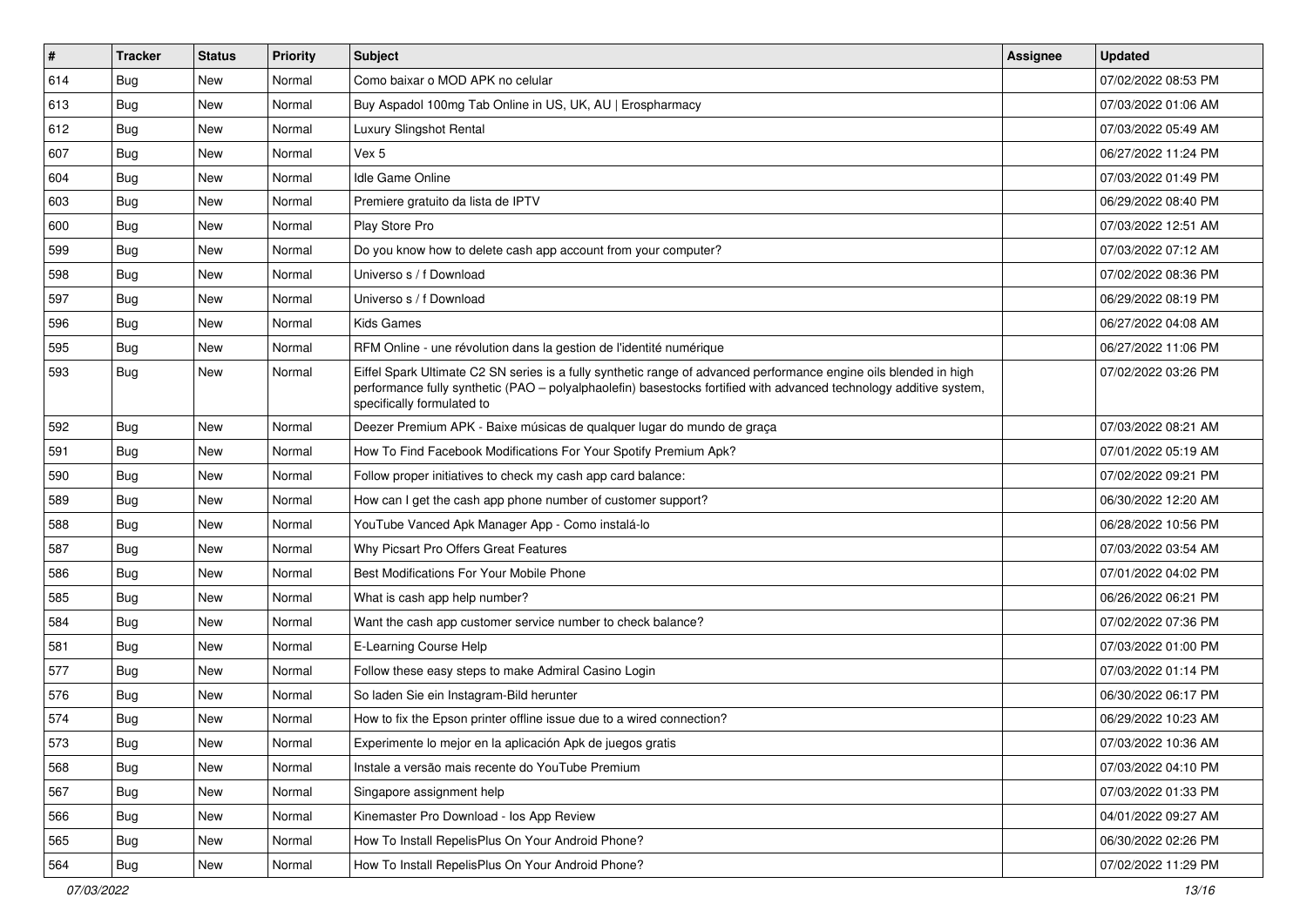| $\vert$ # | <b>Tracker</b> | <b>Status</b> | <b>Priority</b> | Subject                                                                                                                                                                                                                                        | <b>Assignee</b> | <b>Updated</b>      |
|-----------|----------------|---------------|-----------------|------------------------------------------------------------------------------------------------------------------------------------------------------------------------------------------------------------------------------------------------|-----------------|---------------------|
| 563       | <b>Bug</b>     | New           | Normal          | Understanding the Difference Between Free and Paid Mod Apks                                                                                                                                                                                    |                 | 07/03/2022 04:16 AM |
| 562       | Bug            | <b>New</b>    | Normal          | Learn Basic Mahjong Rules                                                                                                                                                                                                                      |                 | 07/03/2022 02:34 PM |
| 561       | Bug            | New           | Normal          | Enjoy the Full YouTube Premium Experience With YouTube Premium Membership                                                                                                                                                                      |                 | 07/03/2022 07:38 AM |
| 560       | <b>Bug</b>     | New           | Normal          | Whatsapp Aero - Make Your Phone Auto Connect                                                                                                                                                                                                   |                 | 04/01/2022 09:28 AM |
| 556       | Bug            | New           | Normal          | Play Game Mod Apk With Your Friends                                                                                                                                                                                                            |                 | 07/02/2022 07:36 PM |
| 555       | Bug            | New           | Normal          | web design development in hyderabad                                                                                                                                                                                                            |                 | 07/02/2022 01:13 AM |
| 554       | Bug            | New           | Normal          | XvideoStudio Video Editor APK Free Download on TechToDown                                                                                                                                                                                      |                 | 07/03/2022 05:10 AM |
| 553       | <b>Bug</b>     | New           | Normal          | Cinema HD APK - Free Movie Enjoyment App on Android                                                                                                                                                                                            |                 | 07/03/2022 03:58 PM |
| 551       | Bug            | New           | Normal          | Why Do Students Need Online Best Dissertation Writing Services?                                                                                                                                                                                |                 | 07/03/2022 11:16 AM |
| 550       | <b>Bug</b>     | New           | Normal          | Nederland FM - beste manieren om naar internationale radio op internet te luisteren                                                                                                                                                            |                 | 06/29/2022 12:06 AM |
| 549       | <b>Bug</b>     | New           | Normal          | Radio Luisteren                                                                                                                                                                                                                                |                 | 07/02/2022 01:24 AM |
| 548       | Bug            | New           | Normal          | Web N Logo Design                                                                                                                                                                                                                              |                 | 06/28/2022 08:24 AM |
| 547       | Bug            | New           | Normal          | Get rid of the issue of cash app down by calling experts.                                                                                                                                                                                      |                 | 07/03/2022 01:22 PM |
| 544       | <b>Bug</b>     | New           | Normal          | Hey! I had a very cool idea to order our general picture on canvas for my family as a gift. But couldn't find a good<br>one. Once my friend advised me this article in which I found what I was looking for and gave a cool gift to my family. |                 | 06/27/2022 04:10 AM |
| 542       | <b>Bug</b>     | New           | Normal          | Web N Logo Design                                                                                                                                                                                                                              |                 | 07/03/2022 05:19 AM |
| 541       | Bug            | New           | Normal          | How to fix the cash app payment failed errors?                                                                                                                                                                                                 |                 | 07/03/2022 01:35 PM |
| 540       | Bug            | New           | Normal          | Why Haven't I Received My Cash App Card? Can I get t the reasons behind it                                                                                                                                                                     |                 | 06/29/2022 09:42 AM |
| 539       | <b>Bug</b>     | New           | Normal          | Do you want to know how to activate cash card through phone number?                                                                                                                                                                            |                 | 04/01/2022 09:25 AM |
| 538       | Bug            | New           | Normal          | Will cash app refund money if scammed quickly?                                                                                                                                                                                                 |                 | 06/27/2022 10:25 AM |
| 537       | Bug            | New           | Normal          | Get tech assistance with customer support on ATT Yahoo email login issue.                                                                                                                                                                      |                 | 07/03/2022 03:29 PM |
| 533       | Bug            | New           | Normal          | How to complete the homework assignments in economics in the easiest way?                                                                                                                                                                      |                 | 06/30/2022 07:33 PM |
| 532       | <b>Bug</b>     | New           | Normal          | My Assignment Help                                                                                                                                                                                                                             |                 | 07/03/2022 03:03 PM |
| 529       | Bug            | New           | Normal          | Thop TV APK - Free Download for Android                                                                                                                                                                                                        |                 | 07/03/2022 11:48 AM |
| 528       | <b>Bug</b>     | New           | Normal          | Korean Mag                                                                                                                                                                                                                                     |                 | 07/02/2022 07:48 PM |
| 526       | Bug            | New           | Normal          | Soundcloud to mp3 converter - Download Soundcloud songs                                                                                                                                                                                        |                 | 07/02/2022 10:23 PM |
| 525       | <b>Bug</b>     | New           | Normal          | If you don't have a QR code: How to activate cash app card in app                                                                                                                                                                              |                 | 07/03/2022 05:33 AM |
| 524       | <b>Bug</b>     | New           | Normal          | How Does Google Account Recovery Work If Your Account Is Hacked?                                                                                                                                                                               |                 | 07/02/2022 11:49 PM |
| 520       | Bug            | New           | Normal          | What Is The Major Role Of Cash.app/Help and Support Page?                                                                                                                                                                                      |                 | 07/03/2022 07:21 AM |
| 519       | Bug            | New           | Normal          | Are you finding online UK Assignment writers?                                                                                                                                                                                                  |                 | 07/03/2022 07:03 AM |
| 518       | <b>Bug</b>     | New           | Normal          | How To Check The Balance Of Cash App Account By Taking Cash App Support?                                                                                                                                                                       |                 | 07/01/2022 01:39 AM |
| 517       | <b>Bug</b>     | New           | Normal          | Proficient tips to take help of cash app support professionals:                                                                                                                                                                                |                 | 07/03/2022 10:41 AM |
| 516       | <b>Bug</b>     | New           | Normal          | Does Cash App Help To Get Cash App Refund Without Any Interruption?                                                                                                                                                                            |                 | 06/29/2022 05:12 PM |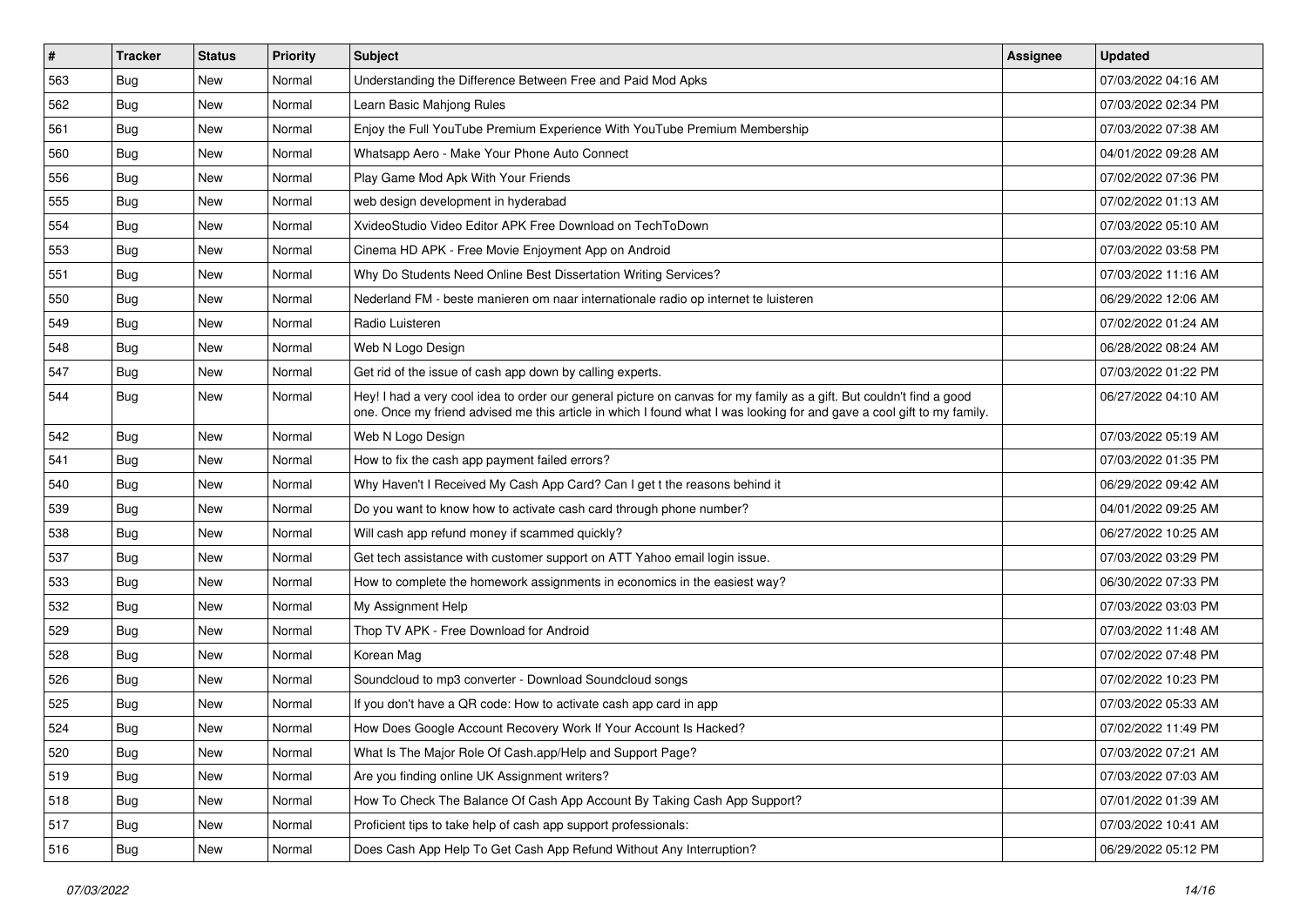| $\vert$ # | <b>Tracker</b> | <b>Status</b> | <b>Priority</b> | Subject                                                                                  | Assignee | <b>Updated</b>      |
|-----------|----------------|---------------|-----------------|------------------------------------------------------------------------------------------|----------|---------------------|
| 515       | <b>Bug</b>     | New           | Normal          | Fragment Nike Dunk High Tokyo Fake                                                       |          | 07/03/2022 01:29 PM |
| 514       | Bug            | New           | Normal          | Trans-Caribbean                                                                          |          | 07/02/2022 07:41 PM |
| 512       | <b>Bug</b>     | New           | Normal          | The Importance Of Using Custom Writing Services                                          |          | 07/03/2022 06:05 AM |
| 508       | Bug            | New           | Normal          | hire a professional dissertation help                                                    |          | 07/03/2022 09:10 AM |
| 507       | Bug            | New           | Normal          | central.bitdefender.com                                                                  |          | 07/03/2022 02:36 PM |
| 506       | <b>Bug</b>     | New           | Normal          | www.trendmicro.com/activate                                                              |          | 07/03/2022 03:12 PM |
| 505       | <b>Bug</b>     | New           | Normal          | www.trendmicro.com/activate                                                              |          | 07/03/2022 01:32 PM |
| 504       | Bug            | New           | Normal          | A beginner should always look for online Java assignment help!                           |          | 07/03/2022 10:06 AM |
| 503       | Bug            | New           | Normal          | Youtube Premium Apk free download for Android                                            |          | 07/03/2022 01:44 PM |
| 502       | <b>Bug</b>     | New           | Normal          | Les instructions pour définir des sonneries pour iPhone sont simples et faciles à suivre |          | 07/03/2022 04:41 PM |
| 497       | <b>Bug</b>     | New           | Normal          | Fake Nike Dunk Low Off-White Lot 50                                                      |          | 07/03/2022 08:33 AM |
| 496       | <b>Bug</b>     | New           | Normal          | What is Live NetTV?                                                                      |          | 07/03/2022 06:41 AM |
| 495       | Bug            | <b>New</b>    | Normal          | Twitch Clip Downloader Download Twitch Clips Online 2021                                 |          | 07/03/2022 12:01 PM |
| 494       | <b>Bug</b>     | New           | Normal          | <b>Buy Discussion Post</b>                                                               |          | 07/03/2022 08:05 AM |
| 492       | Bug            | New           | Normal          | HD Streamz MOD APK v3.5.5 (Keine Werbung)                                                |          | 07/03/2022 04:11 PM |
| 490       | <b>Bug</b>     | New           | Normal          | Unlock cash app account by getting quick solutions from the technical executives         |          | 07/03/2022 09:57 AM |
| 489       | <b>Bug</b>     | New           | Normal          | Get cash app refund instantly if sent to the wrong person                                |          | 07/03/2022 04:41 PM |
| 488       | Bug            | New           | Normal          | Quick solution to solve cash app dispute by the technical team                           |          | 07/03/2022 05:02 AM |
| 487       | <b>Bug</b>     | New           | Normal          | Cheap Fake Dunks                                                                         |          | 07/03/2022 09:11 AM |
| 484       | Bug            | New           | Normal          | UK best essay writing service                                                            |          | 07/03/2022 12:53 AM |
| 483       | <b>Bug</b>     | New           | Normal          | UK best essay writing service                                                            |          | 07/02/2022 09:00 PM |
| 482       | <b>Bug</b>     | New           | Normal          | <b>Text Window</b>                                                                       |          | 07/03/2022 04:30 PM |
| 481       | Bug            | New           | Normal          | Nur Online Shop                                                                          |          | 06/29/2022 03:52 PM |
| 480       | <b>Bug</b>     | New           | Normal          | Nur Online Shop                                                                          |          | 07/03/2022 10:28 AM |
| 479       | <b>Bug</b>     | New           | Normal          | Limousine Service Bellevue WA                                                            |          | 07/03/2022 03:10 AM |
| 477       | <b>Bug</b>     | <b>New</b>    | Normal          | What Does Online Coupon Mean?                                                            |          | 07/01/2022 01:48 PM |
| 475       | <b>Bug</b>     | New           | Normal          | Floor Cleaning Arlington MA                                                              |          | 06/29/2022 05:53 PM |
| 474       | <b>Bug</b>     | New           | Normal          | Floor Waxing Arlington MA                                                                |          | 07/02/2022 03:03 PM |
| 473       | <b>Bug</b>     | New           | Normal          | Floor Stripping Arlington MA                                                             |          | 06/29/2022 09:20 PM |
| 472       | <b>Bug</b>     | New           | Normal          | Upholstery Cleaning Arlington MA                                                         |          | 04/01/2022 07:31 AM |
| 471       | <b>Bug</b>     | New           | Normal          | Residential Floor Cleaning Westchester MA                                                |          | 07/02/2022 08:00 AM |
| 470       | <b>Bug</b>     | New           | Normal          | Commercial Floor Cleaning Westchester MA                                                 |          | 07/03/2022 01:36 PM |
| 469       | <b>Bug</b>     | New           | Normal          | Germs Removal Westchester MA                                                             |          | 07/02/2022 06:25 AM |